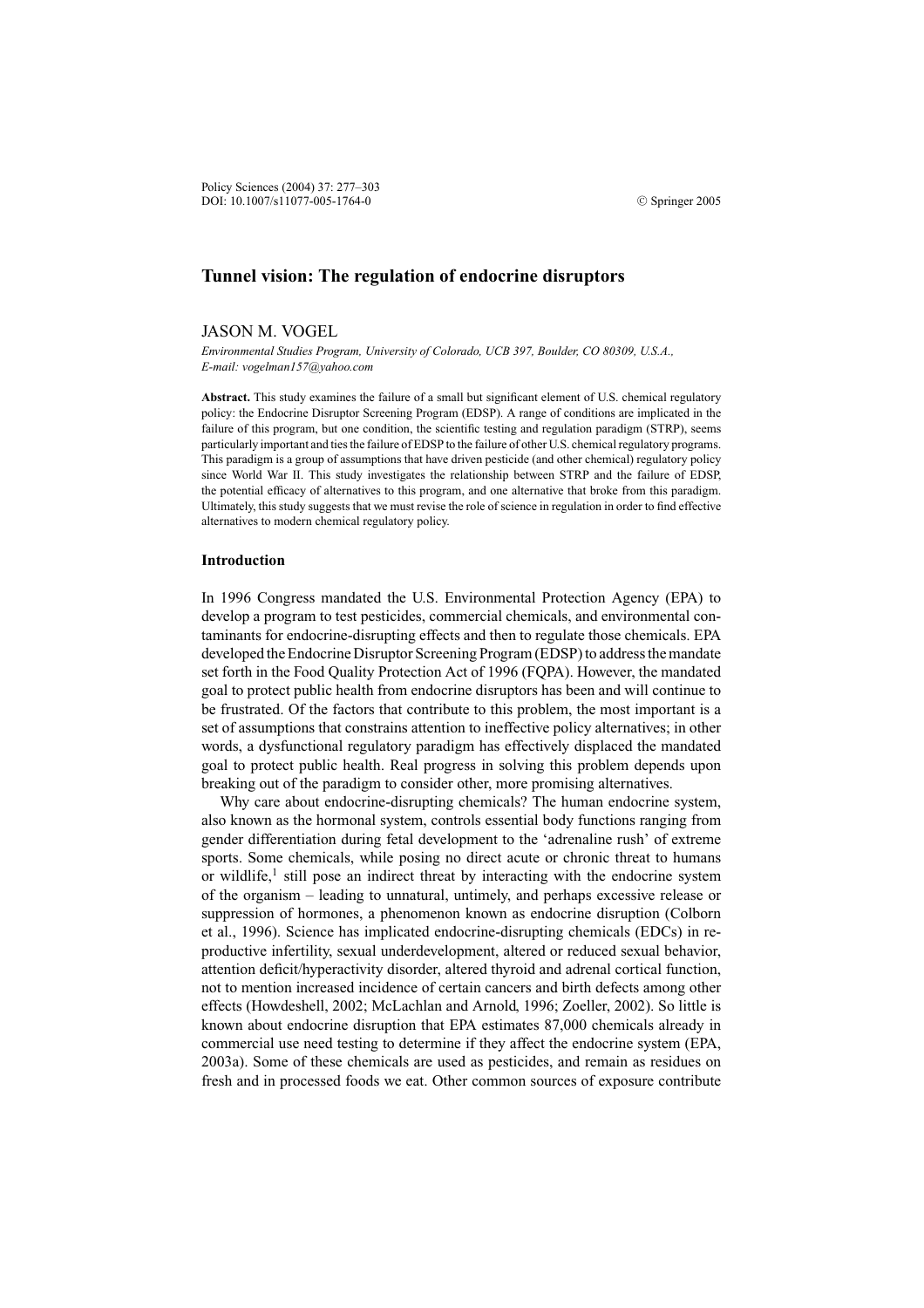to our total toxic load, including drinking water, lawn chemicals, consumer products, household insecticide use, etc.

Between 5 and 6 billion pounds of pesticide active ingredient are released into the global environment each year (Donaldson et al., 2002; Aspelin, 1994). EPA estimated that in 1999 U.S. pesticide use amounted to 1.2 billion pounds of active ingredient, or 4.3 pounds per person (Donaldson et al., 2002: p. 8).<sup>2</sup> This massive chemical release occurs with very little understanding of the fate of residues in the environment, patterns of human and wildlife exposure, or their adverse health effects; and even less knowledge of the potential disruption of human and wildlife endocrine systems.

## **The context of endocrine disruption**

One must examine three elements of the context to understand endocrine disruption and its policy significance thoroughly: the historical development of the scientific testing and regulation paradigm (STRP); the history of endocrine disruption science; and the complexity of endocrine disruption.

Since endocrine disruption is only part of the complex world of chemicals, working definitions will serve to clarify the following discussion. *Chemical pollutants* are defined as any synthetic chemical that humans release into the environment. *Toxic chemicals* are chemical pollutants with a direct acute or chronic health effect on humans or other organisms. *Endocrine-disrupting chemicals* refer to chemicals with indirect, hormone-related health effects. EDCs are not necessarily chemical pollutants since many natural compounds also have an effect on the endocrine systems of humans and wildlife. This article focuses on EDCs that are chemical pollutants, however, since any management of risks from endocrine-disrupting chemicals will likely focus on synthetic chemicals. Note that a chemical can be either a toxic chemical or an EDC, but may just as easily be both.

A *persistent organic pollutant* (POP) refers to a chemical pollutant that can persist for long periods of time in the environment. Chemical pollutants are persistent when they have resistance to degradation by mechanisms such as photolysis, chemical attack, or biological action. A *pesticide* refers to a specific use of a chemical – typically to kill crop pests such as insects, plants, fungi, or mammals. Although there are some pesticides made from natural plant residues or minerals, most pesticides used in large volume today are synthetic and thus chemical pollutants. Although a pesticide may be a toxic chemical or an EDC or both, there are many other uses of toxic chemicals and EDCs. This distinction of use derives from the compartmentalized legislation designed by Congress over the years to regulate pesticides separately from industrial pollutants or medical drugs for instance. The remainder of this study focuses on the endocrine-disrupting potential of pesticides to avoid unnecessary complication of the argument. The diverse and complex chemical universe remains important, just unnecessary for the purposes of this article. $3$ 

### *Scientific testing and regulation paradigm*

The framing of pesticide regulation in this country began under several important conditions in the early 20th century.<sup>4</sup> First, government did not yet regulate in the sense of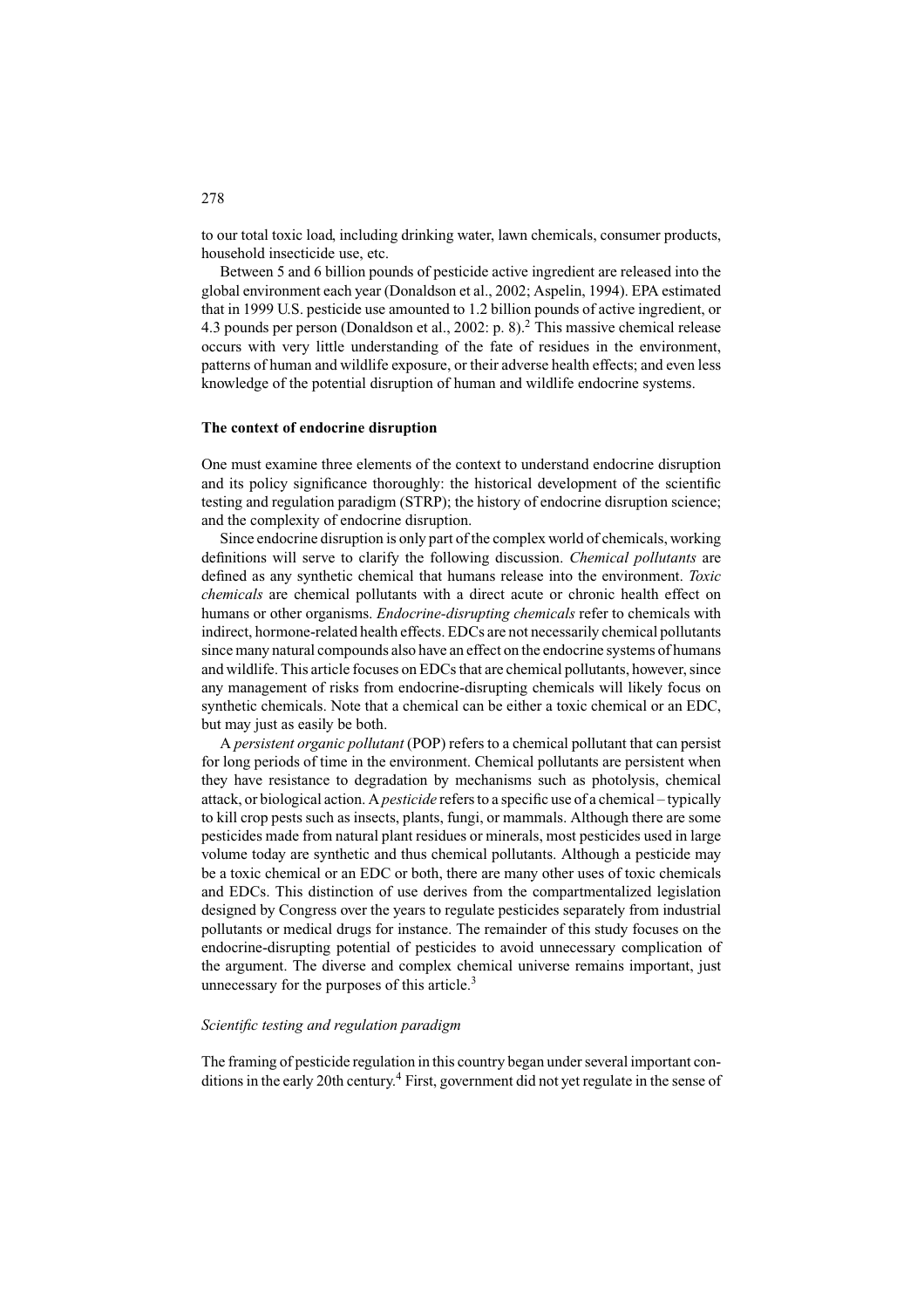modern government regulation. *Laissez-faire* still dominated economic thought and the principle of a hands-off government had not yet been shaken by the Depression. Congress originally enacted pesticide regulation (in 1906 and 1910) to protect consumers from fraudulent claims about product purity or performance (Pure-Food Act, P.L. 59–384 and Insecticide Act, P.L. 61–152).

As Congress amended pesticide legislation after World War II, society viewed pesticides as a beneficial, problem-solving technology since DDT and other pesticides virtually eradicated several diseases in the U.S., including malaria, yellow fever, typhus, and dysentery. Government gave chemical companies free rein, and even encouraged the introduction of new chemicals to the marketplace as fast as possible with little concern for residual toxicity. By the time Rachel Carson focused people's attention on a threat to public and environmental health, pesticides were so prevalent, and the chemical industry so entrenched, that government and public health were on the defensive (see Wargo, 1996: chapters 2 and 3 for a good discussion of this history). Because pesticides provided a clear benefit, government and the public generally accepted that one must scientifically prove negative health effects before regulating a chemical. This placed the burden of accumulating extensive information on a growing number of compounds squarely on the shoulders of government. For the sake of clarity, I will refer to this established framework as the *scientific testing and regulation paradigm* for the remainder of this paper.<sup>5</sup>

As science developed to test chemicals for health effects in the 1940s and 1950s, the predominant concerns were direct acute and chronic health effects, especially cancer. This focus of the field of toxicology on *direct* health effects was rigidified in public policies when classic toxicology was incorporated as the scientific component of STRP. Endocrine-disrupting chemicals, by contrast, only lead to health consequences *indirectly* by mimicking or antagonizing chemicals native to the human body.

The scientific testing and regulation paradigm is a group of assumptions that have framed chemical regulatory policy since World War II. Among the assumptions are: (1) scientific determination of harm must precede regulatory action, (2) science has the capacity to determine harm with sufficient certainty,<sup>6</sup> and (3) chemical exposure affects humans according to the assumptions of classic toxicology.

An important subtlety regarding this analysis deserves attention. By discussing STRP as a conditioning factor undermining EDSP, two levels of decision-making enter the discussion. On the one hand, this article critiques an ordinary decision process by assessing EDSP. However, the constitutive decision process (decision about how we make decisions) is suffused with the assumptions of STRP. Congress and EPA designed EDSP (the ordinary decision process) within the larger framework of STRP (a major component of the constitutive decision process). While we can readily perceive some alternatives to EDSP (see the *Alternative approaches* section below), the dysfunctions in STRP must be considered to determine the likelihood that any of those alternatives can or will affect outcomes.

### *History of endocrine disruption science*

Sir Edward Charles Dodds, a British scientist, gathered scientific evidence on endocrine-disrupting effects as early as the 1930s, ultimately developing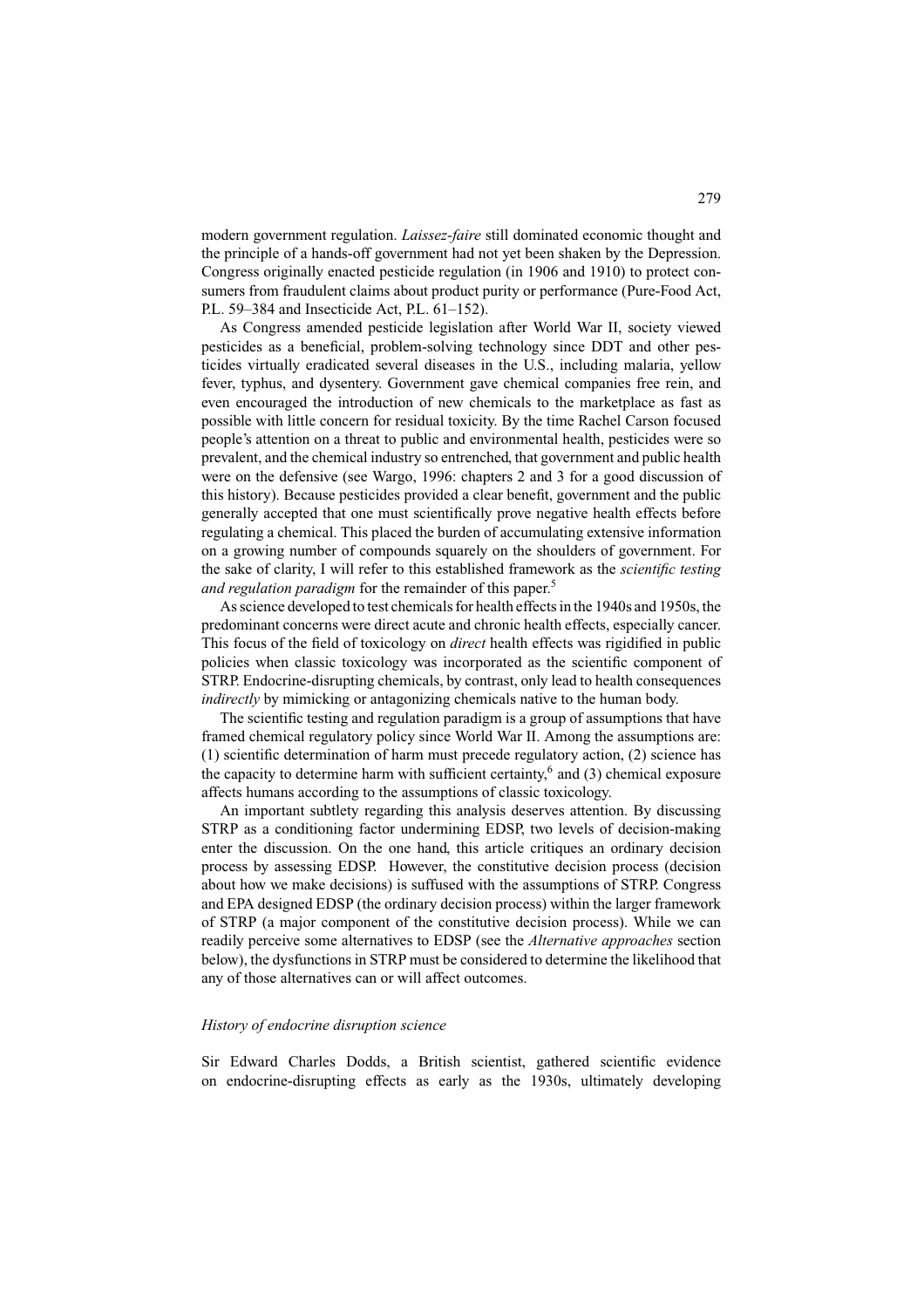diethylstilbestrol (DES), a 'synthetic estrogen' eventually banned in the U.S. (Krimsky, 2000: p. 5).<sup>7</sup> In 1950, two scientists in New York published a study that identified endocrine disruption in chickens. They studied chickens exposed to the pesticide DDT, a chemical very similar to DES, and discovered sexual underdevelopment and suppressed expression of secondary sex characteristics (Burlington and Lindeman, 1950). Burlington and Lindeman postulated a connection between DDT and estrogenic effects similar to those of DES. This suggested link between pesticides and endocrine-disrupting effects, however, remained scientifically dormant for decades.

Research on endocrine-disrupting effects accelerated in the late 1970s and early 1980s along two initially isolated pathways: human health effects and wildlife biology. John McLachlan spearheaded exploration of human health effects, extrapolating from his post-doctoral research connecting the effects of DES and DDT in 1971 (e.g., McLachlan, 1980, 1985; McLachlan and Newbold, 1987). Meanwhile, wildlife biologists began to recognize widespread and pervasive problems in certain wildlife populations after Rachel Carson brought attention to the detrimental effects of pesticides on wildlife in 1962: widespread population declines of song birds, eggshell thinning in predatory birds (most notably the bald eagle), reproductive failure and declining populations of otters, dolphins, other sea mammals, alligators, sea gulls, mink and other ecosystem consumers (Carson, 1962). The declines were too obvious and widespread to ignore, and scientists began searching vigorously for answers.

Theo Colborn integrated the science of wildlife ecology and human health studies after participating in a study of environmental degradation in the Great Lakes basin (Colborn et al., 1990). The idea of ecosystem-wide endocrine disruption due to environmental contamination first emerged in Colborn's 1990 study. Colborn then convened the Wingspread work sessions, bringing together researchers working in wildlife and human toxicology, endocrinology, anthropology, ecology, immunology, histopathology, anthropology, and wildlife management. These diverse experts explicitly discussed endocrine disruption and shared evidence across disciplines. One concrete result was the Wingspread consensus statement, a detailed formulation of the endocrine disruption hypothesis (Bern et al., 1991; Krimsky, 2000: chapter 1). The Wingspread consensus statement focused attention on the previously overlooked effects of chemical contamination besides cancer. Colborn's work and collaboration ultimately led to the publication of a book, *Our Stolen Future,* in March 1996, often referred to as the sequel to Rachel Carson's *Silent Spring.*

The endocrine system is one of the major communication systems in the human body. It uses molecules called hormones, to send signals to regulate sexual development, metabolism, puberty, a woman's menstrual cycle, bone growth, and a host of other body functions. A malfunctioning endocrine system can lead to diseases such as diabetes, growth hormone deficiency, osteoporosis, and to birth defects, altered or reduced sexual behavior, infertility, and sexual underdevelopment. Some synthetic chemicals have been created, often for use as pesticides, fertilizers, or other crop support, that interact with hormone receptor sites in the body. By 1996, scientists identified at least 51 such chemicals and chemical families, including DES, DDT, PCBs, dioxins, and furans (Colborn et al., 1996: p. 81). Research continues to uncover new endocrine-disrupting chemicals, and the list currently contains 87 chemicals and chemical families (Myers, 2003). The mechanisms of this interaction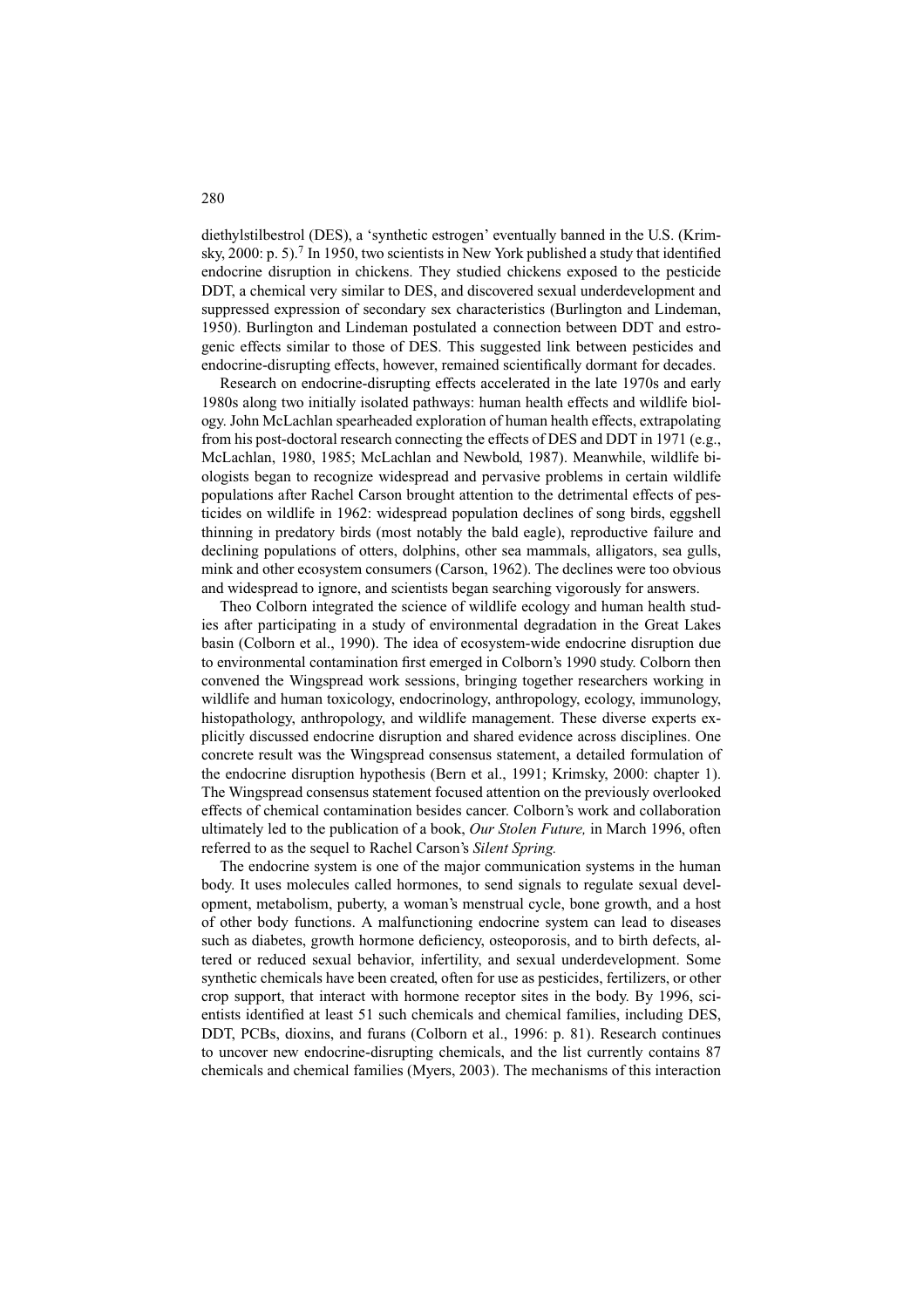are poorly understood, but include: *hormone mimicry*, when the body is fooled into thinking there are hormone signals and *hormone blocking*, when a chemical blocks hormone receptor sites, so normal hormone signals are ignored. A third mechanism consists of a variety of effects whereby body chemicals or components which relate to endocrine function, such as enzymes that break down old hormones, are impaired or otherwise influenced, thus affecting the endocrine system without direct interaction with hormones or hormone receptors (an indirect, indirect effect). A chemical that behaves in one of these three ways is known as an endocrine-disrupting chemical, or an endocrine disruptor (Colborn et al., 1996: chapter 5).

The effects of EDCs on the human body differ substantially from poisoning or toxic exposure which may cause cancer, physiological birth defects, gene mutation, cell damage, or acute health effects such as nausea, vomiting, even death. Exposure to EDCs during critical stages of development can lead to gross birth defects or an increase in cancer susceptibility, but also to more subtle and possibly more pervasive problems such as infertility as an adult, attention deficit/hyperactivity disorders, immune system deficiencies, feminization of males, and masculinization of females (McLachlan and Arnold, 1996; Colborn et al., 1996). Additionally, because many EDCs accumulate in the fat reserves of mammals, the effects of endocrine-disrupting chemical contamination may amplify in animals near the top of the food web. Thus a female human may carry a toxic load of EDCs before she becomes pregnant, guaranteeing fetal exposure of her child.8 Studies have also determined that detectable levels of endocrine-disrupting chemicals exist in human breast milk, further exposing children during the most critical stages of post-natal development (e.g., Smith, 1999). Additionally, very low concentrations of and thus exposure to many EDCs has been found to cause dysfunction in humans and other organisms. These health effects may be pervasive throughout the planet due to fast and universal transport of chemicals through the world's atmosphere and oceans (Hemond and Fechner, 1994; NAS, 1993a: chapter 8).

#### *Scientific complexity and the failure of classic toxicology*

The complexity of endocrine disruption impedes the scientific testing and regulation of EDCs under EDSP. The notion of biomimicry is a complex biomolecular concept. It requires a base knowledge about the tertiary and quaternary structure of hormone receptors<sup>9</sup> and the physiochemical interaction between hormones and receptors at this structural level. Only with this knowledge can the complexity of endocrine disruption, and its staggering consequent significance, be fully differentiated from the more easily appreciated effects of toxic chemicals (mostly cell damage or gross dysfunction). Although scientists understand the function of the endocrine system in some detail, the mechanisms of EDC action are complicated and poorly understood (Colborn et al., 1996: p. 137).

Chemicals may exhibit endocrine disruption only over longer time spans, or selectively during certain stages of development, or only in later generations (Colborn et al., 1996). Causation is difficult to establish, particularly for non-persistent chemicals. If a fetus exposed to endocrine-disrupting chemicals exhibits, for example, sexual dysfunction as an adult, genetics, environmental factors, psychological factors, and the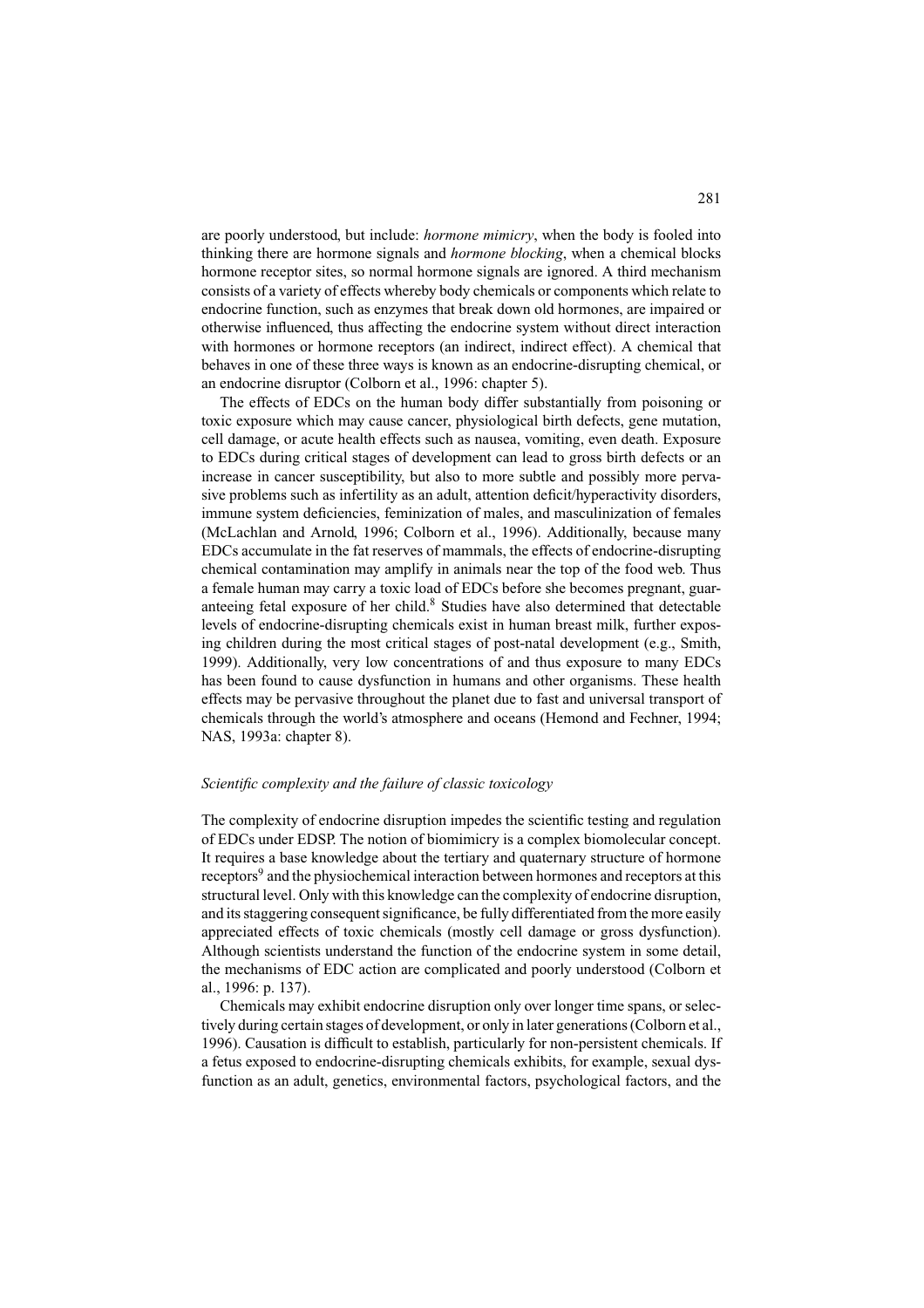entire history of potential exposure from the pre-natal period to adulthood must be accounted for adequately before causation can be established with a scientifically and/or legally acceptable level of certainty. Although statistical correlations may indicate potential causation, they cannot establish causation with confidence, especially as the temporal and spatial limits of the study expand, thus expanding the domain of alternative explanations. Differentiating the effects of synthetic endocrine-disrupting chemicals from natural, hormonally active plant residues presents an additional problem with establishing causation. Further difficulty arises with defining control groups on a planet that now has pervasive low doses of EDCs in even the most isolated environments.

A second impediment to scientific testing and regulation under EDSP involves the inappropriate application of classic toxicology to EDCs in the regulatory arena. At least three assumptions of classic toxicology fail when applied to endocrine disruption.<sup>10</sup> Monotonic dose–response means that greater exposure to a chemical leads to a greater health effect. Uniformity of effect means that a chemical cannot have opposite effects. And the threshold effect means that no appreciable health effect occurs at lower level exposure.

The typical, linear dose–response relationship of classic toxicology (known as a monotonic dose–response) does not describe the action of most EDCs. A monotonic dose–response assumes that larger exposure to a chemical results in a more severe health effect. This assumption allows for more efficient scientific testing because smaller sample sizes yield statistically significant responses (e.g., cancer incidence rate) at higher doses. Linearly scaling these results down to typical exposure levels is assumed to yield approximate quantitative response rates (e.g., number of people per million who will develop cancer from exposure).

Low concentration exposure to some EDCs, however, causes an adverse effect, while a large amount of the same chemical can swamp the hormonal system and cause it to 'shut off,' effectively reducing or preventing the dysfunction. Scientists call this an inverted U dose–response (e.g., Cavieres et al., 2002; vom Saal et al., 1997). Other EDCs exhibit effects only at dilute and large concentrations, forming a U-shaped or J-shaped dose–response curve instead of a monotonic dose–response (National Toxicology Program, 2001). Because monotonic dose–response fails to explain the action of EDCs, it is inappropriate to make this assumption for regulation under EDSP.

The second assumption of classic toxicology is uniformity of effect, which assumes a chemical cannot have opposite effects, although it can have multiple effects. Certain endocrine-disrupting chemicals, however, do have opposite effects at different stages of an organism's development, and for other reasons. Dioxin, for example, exhibits an estrogen-like effect in fetal organisms, but exhibits an anti-estrogen effect in adults (U.S. Congress, 1992; Birnbaum, 1995). The severity of this problem proves difficult to determine because testing of humans and human fetuses is both statistically difficult and considered ethically unacceptable. Again, however, evidence contradicts the assumption.

The third assumption of classic toxicology is the existence of a threshold effect. Following the logic of monotonic dose–response, if decreased exposure always leads to decreased health risk, at some dilute dosage the health effect becomes infinitesimally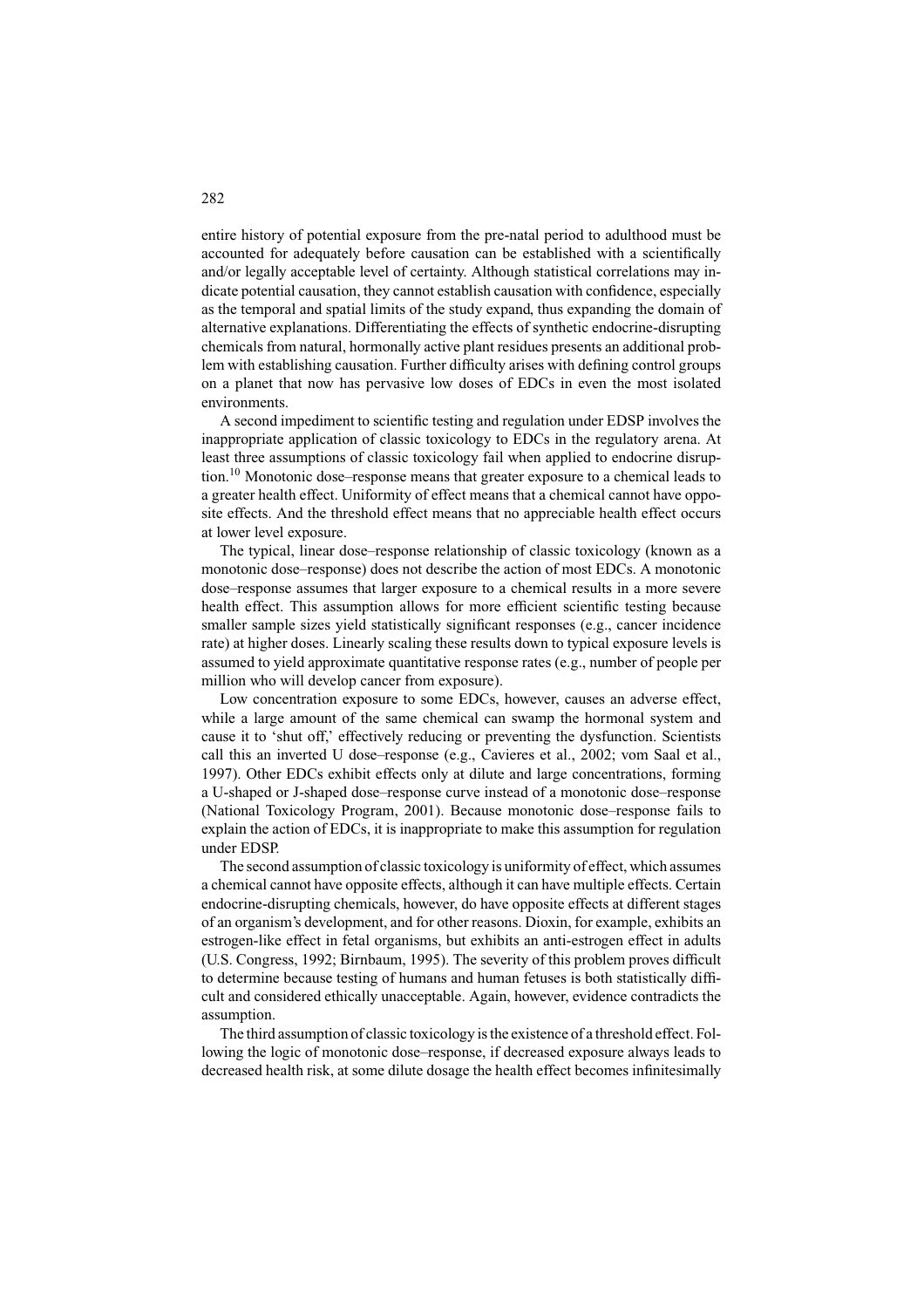small or effectively zero – the effect threshold. However, most hormones in the blood stream occur in dilute concentrations and even very dilute levels of EDCs can prove dangerous. The concentrations of EDCs that may affect a fetus during certain stages of development can be substantially smaller than the concentrations that affect adults, if they affect adults at all. Since EDCs do not follow monotonic dose–response curves and often exhibit greater effects at the lowest concentrations, the threshold assumption proves inappropriate for regulation as well.

Many peer-reviewed scientific studies document that the assumptions of classic toxicology fail to describe endocrine-disrupting behavior (Myers, 2003). Thus, the third assumption of the scientific testing and regulation paradigm (chemical exposure affects humans according to the assumptions of classic toxicology) breaks down. Nevertheless, classic toxicology drives much of the regulatory science called for in modern chemical regulatory programs. Although the assumptions of classic toxicology form a conceptual baseline for toxicologists, they imply an usory ravsal understanding when applied to EDCs in regulation. This does not mean science can play no role in protecting human and environmental health. On the contrary, the role of science is critical. However, a simplistic relationship between science and policy should not be assumed as in the second assumption of the scientific testing and regulation paradigm: science has the capacity to determine harm with sufficient certainty.

#### **The Endocrine Disruptor Screening Program (EDSP)**

The Food Quality Protection Act of 1996 (FQPA, P.L. 104-170: Title IV sec. 408p) and the Safe Drinking Water Act Amendments of 1996 (SDWA, P.L. 104–182: Title I sec. 136) mandated the creation of a program to investigate the potential effects of synthetic chemicals on the human endocrine system.11 EPA developed EDSP to address the mandate in FQPA. Legislation required the development of a program and test validation within two years of passage, program implementation in three years, and results reported to Congress within four years of August 3, 1996, when President Clinton signed FQPA into law. Finally, FQPA required EPA action to protect public health after developing and implementing screening and testing procedures. FQPA established an end and an instrumental goal for EDSP. The end goal: "the [EPA] Administrator shall, as appropriate, take action under such statutory authority as is available...as is necessary to *ensure the protection of public health*" (FQPA, P.L. 104-170: Title IV sec. 408p, emphasis added). The instrumental goal was to "develop a screening program, *using appropriate validated test systems and other scientifically relevant information,* to determine whether certain substances may have...endocrine effects" (FQPA, P.L.104-170: Title IV sec. 408p, emphasis added).

Some progress has occurred on the instrumental goal; scientists continue to develop new testing procedures, and attempts to identify EDCs have accelerated and entered the mainstream (e.g., National Toxicology Program, 2001). But what of the end goal to protect public health? Progress on endocrine-disrupting science is not the end of this policy, and substituting the instrumental for the end goal risks further endangering public health. Few people exposed to chemicals that could threaten them or their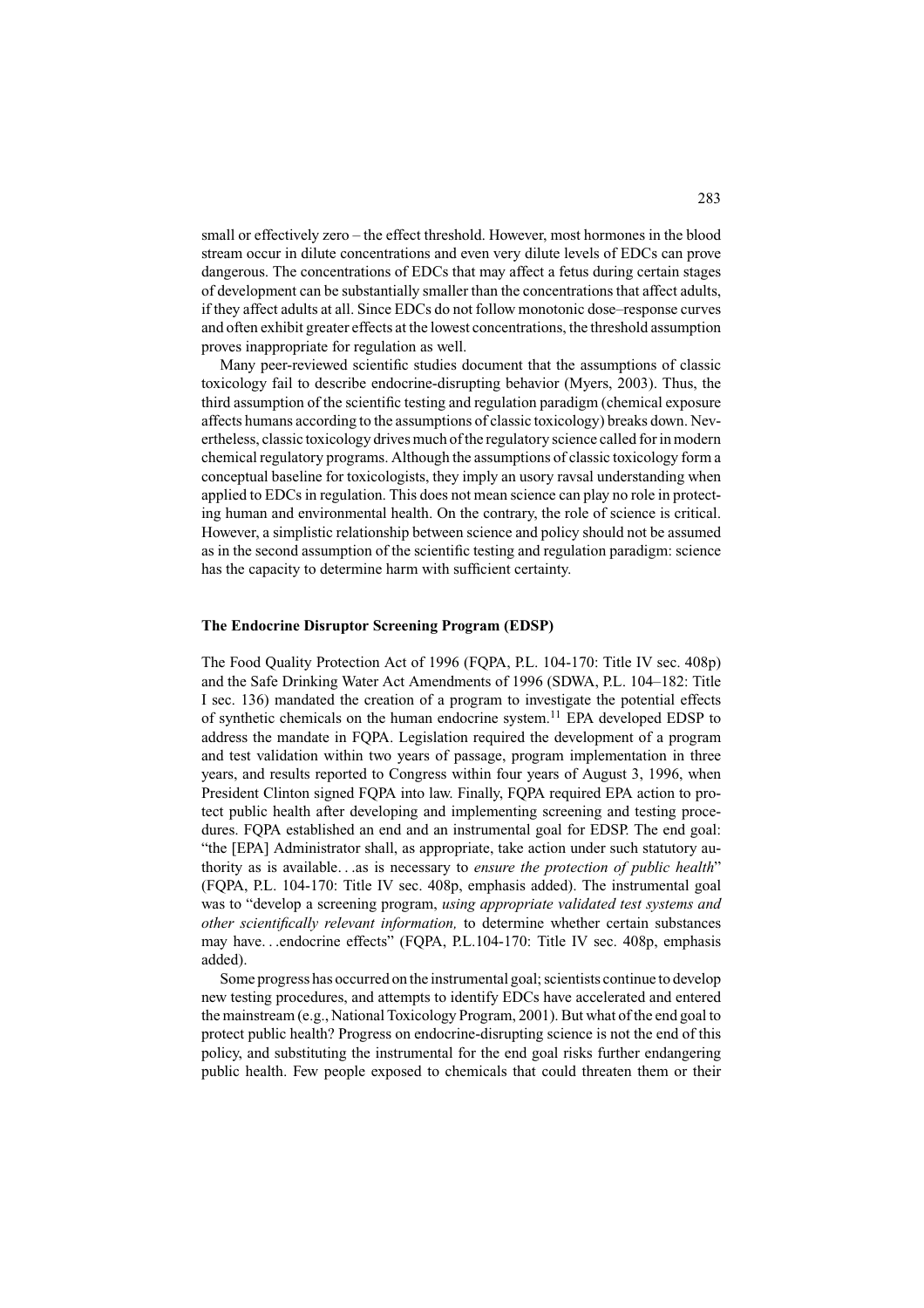young or unborn children would take comfort in the fact that scientific investigation continues with vigor but no regulation occurs.

Addressing the dilemma of endocrine disruption and chemical exposure does not distill into a polarized choice between public health and corporate profit. Some synthetic chemical use is prudent, important, and useful in protecting the food supply and for other important purposes. To assert an either/or conflict precludes the possibility of innovative policies that might effectively improve public health outcomes while also allowing the chemical industry to provide useful products, employ citizens, and make a profit while doing so. The issue at hand is that current chemical regulatory policy favors industry even under a Congressional mandate to protect public health. The National Research Council likewise observed: "The assumption of the null hypothesis as used in risk analysis [as in the case of regulating chemicals] contains an implicit bias because it places a greater burden of proof on those who would restrict than those who would pursue a hazardous activity, presuming these activities are safe until proven otherwise" (Stern and Fineberg, 1996: p. 25). This does not imply adoption of the so-called Precautionary Principle, which, in effect, simply reverses the burden of proof but maintains the dysfunctional assumption that science can determine harm with sufficient certainty. Although the current criticism of the scientific testing and regulation paradigm is not an argument for the Precautionary Principle, note that Congress singled out and explicitly prioritized the goal of protecting public health.

Currently, corporate interests dominate U.S. policy on chemical regulation often by emphasizing the need for scientific determination of harm. Science benefits financially from this orientation at the expense of public health (for an extensive discussion of these assertions see Fagin and Lavelle, 1999). But longer-term costs for science will certainly arise by silently allowing policy to overstate what science can accomplish. Ideally, an appropriate policy would protect public health to the greatest extent possible while allowing the chemical industry to produce important products at a profit and reorienting science to contribute to the goal of public health. But before looking at ideal policies, how well does EDSP address the goals set for it in FQPA?

After FQPA passed in August 1996, EPA organized the Endocrine Disruptor Screening and Testing Advisory Committee (EDSTAC) to provide recommendations on how to develop screening and testing procedures for EDCs. EDSTAC convened in October 1996 and continued to meet until the committee developed a final report in September 1998, which formed the basis for the establishment of EDSP (EPA, 2002). EPA accomplished only preparatory work on EDSP through 1998, thus failing to meet the first Congressional mandate to develop procedures by August 1998.

On August 3, 1999, the second legislated deadline for implementation of EDSP, several environmental and public health interest groups filed a lawsuit against EPA for noncompliance with the deadlines set forth in FQPA. The plaintiffs were the Natural Resources Defense Council, The Breast Cancer Fund, CalPIRG Charitable Trust, Pesticide Watch Education Fund, the Pesticide Action Network North American Regional Center, San Francisco Bay Physicians for Social Responsibility, and the United Farm Workers of America (AFL-CIO). The suit was settled out of court on March 30, 2000, establishing new deadlines for test development and testing implementation, with EPA accepting responsibility to communicate progress and reasons for potential delay to the plaintiffs (U.S. District Court, 2001). This consent decree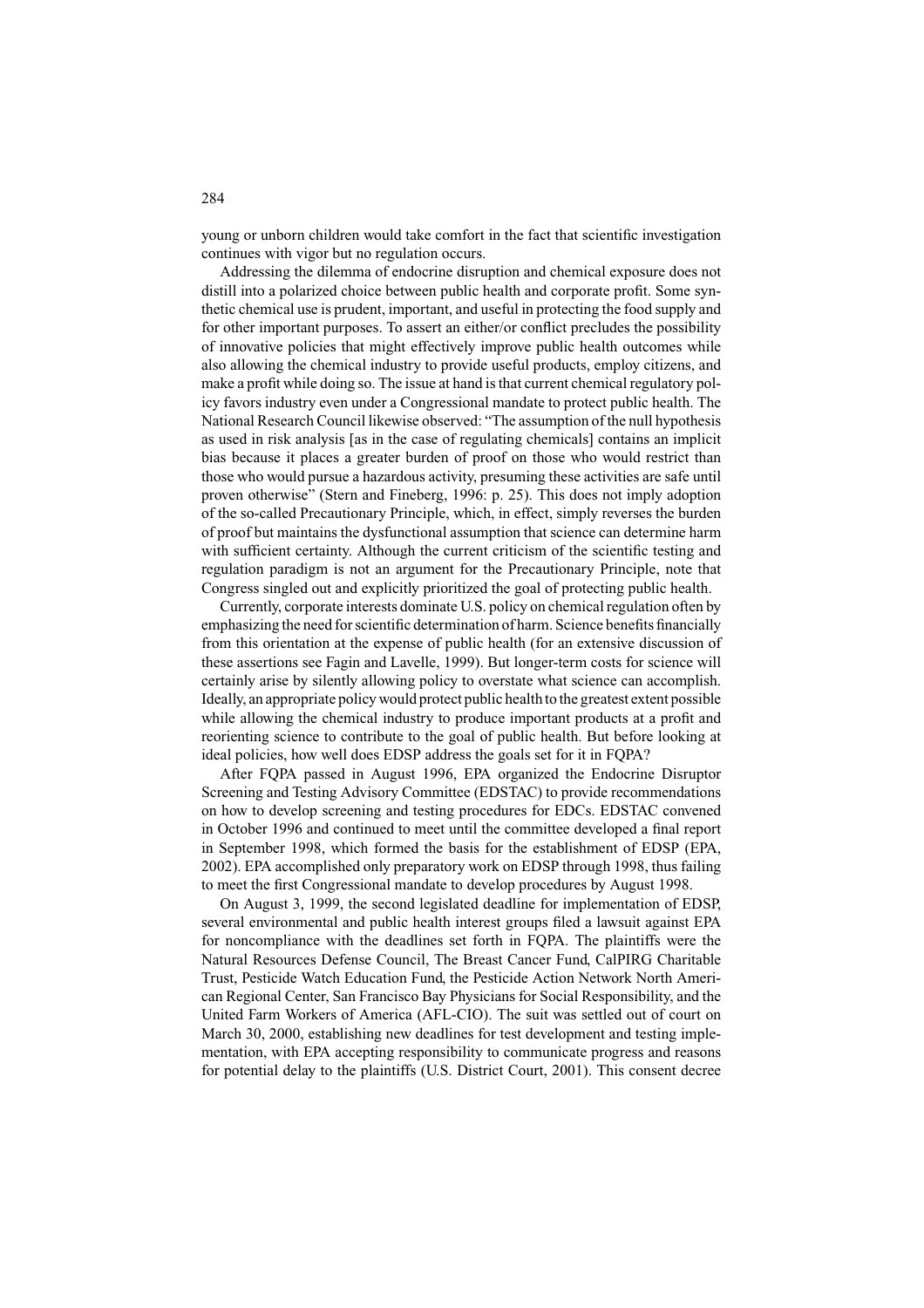has been amended several times. Its ultimate fate remains in limbo due to intense lobbying and legal action by industry and a withdrawal of executive support by the Bush administration (Olson et al., 2002).

EPA's successor to EDSTAC, the Endocrine Disruptor Methods Validation Subcommittee (EDMVS), anticipates the validation of all screening tests by the end of 2003, but the testing procedures, especially ecological testing, may take five to seven years after 2003 to validate. These estimates simply claim that the tests will be validated by this time, not that implementation or testing on suspected EDCs will be underway. Unfortunately, these new deadlines may prove no more realistic than those of the past.12 Thus, the procedures necessary to test for EDCs and to begin the process of legally removing them from use to prevent exposure will remain unavailable until sometime after 2005-2007. This is nine to eleven years after FQPA was passed, and seven to nine years after procedures were supposed to be developed (U.S. District Court, 2001: III, 7).

The trends in implementing EDSP are delay and slow-paced research to address the instrumental goal of EDSP: to develop and validate screening and testing procedures to identify endocrine-disrupting chemicals. The revised timelines for screening tests and procedures implies a significant delay in implementation of the scientific component of EDSP, with no certainty that the new timelines are any more realistic than previous ones. Any action on the goal that "the administrator shall, as appropriate, take action... to ensure the protection of public health" is postponed at least until EPA develops screening tests and procedures. However, action at that point is far from assured.

Even if this delay in implementation were overcome, substantive issues with the testing of endocrine-disrupting chemicals would still prevent meaningful action to protect public health. According to the EDSP web site, "[t]he universe of chemicals of concern to EPA as potential endocrine disruptors is estimated to number more than 87,000 items" (EPA, 2003b). Toxicity testing for each chemical requires such a large investment of time and other resources that thorough testing of all potential EDCs could never occur within an acceptable timeframe. Because of the complexities and uncertainties of endocrine disruption discussed above, however, even a massive effort at toxicity testing would have an indeterminate effect on the ability of science to causally establish harm from endocrine-disrupting chemicals. Klinke and Renn (2002) identify four types of uncertainty that help clarify the current argument. The four types are: variability (different responses from average by individuals or subgroups), systematic and random measurement errors (statistical confidence), indeterminacy (non-linear or stochastic responses), and lack of knowledge (ignorance of relevant variables or information). While concern only with the first two uncertainties might imply a relatively simple job for science in better quantifying risks from EDCs, the latter two uncertainties set a bar for science too high to regulate based on science alone – especially considering the difficulty of identifying causation given interaction and non-linear effects; social, economic, and psychological issues involved with exposure; and multiple valid interpretations of harm from existing exposure and risk data. In other words, increasing the commitment to scientific testing does not address the failure of classic toxicology or the resulting inadequacy of the assumption that science can determine harm with sufficient certainty.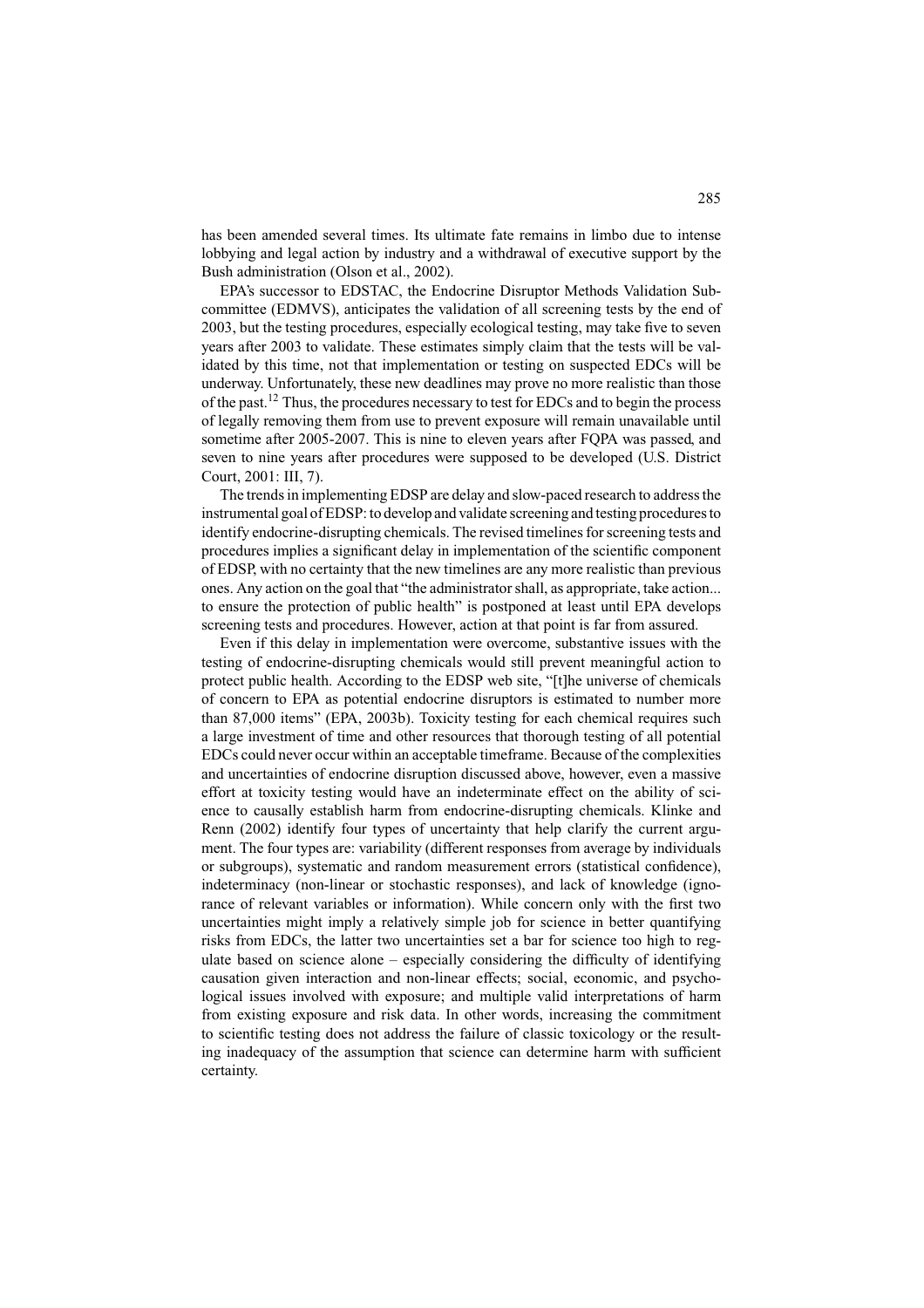U.S. Congressman Mike Synar (D-OK), during a committee hearing on the safety of pesticides in foods stated another aspect of the problem succinctly: "Almost 20,000 pesticide products have been under review since 1972 and only 31 have been reregistered. At this rate it will take us to the year 15,520 A.D. to complete. I believe in good science. What I don't believe in is geologic time" (U.S. Congress, 1993). Congressman Synar's comments related only to re-review of chemicals currently on the market with established tests and testing for only standard toxicity. In comparison to the endocrine-disrupting chemical universe, the situation he refers to involves fewer chemicals, each with relatively less complicated mechanisms of health effects, and established toxicity tests. Yet this substantially easier task mathematically required over 13,000 years to complete testing, assuming no new chemicals went to market. The more complicated mechanisms of endocrine disruption, without validated tests, and perhaps four times as many chemicals to test would take indefinitely longer to characterize through scientific testing. Although EPA accelerated the rate of pesticide re-registration over the last few years to comply with FQPA mandates, whether this accelerated review has protected public health remains suspect and controversial (see Groth et al., 2001).

If we ignore the additional burdens of testing for endocrine-disrupting chemicals and replicate Congressman Synar's math exercise above, testing all potential EDCs will take over 59,000 years to complete. Unfortunately, EPA estimates that we will have to wait for years before tests are even developed for endocrine-disrupting chemicals, an inauspicious beginning to EDSP under a regulatory paradigm that fails to effectively test or regulate chemicals in most other regulatory regimes (e.g., TSCA and FQPA among others; see Montague, 1997 and Groth et al., 2001 respectively). We can also extrapolate the ultimate failure of EDSP to protect public health from precedents in the history of U.S. chemical regulation. The Toxic Substances Control Act of 1976 (TSCA, P.L. 94-469) regulates most non-pesticide, non-medical chemicals in the U.S. As of October 1996, the TSCA inventory included 75,857 chemicals (Roe et al., 1997: p. 20). EPA developed 'testing actions' requiring companies to test toxicity of chemicals currently in use (TSCA Section 4) for only 263 chemicals over the last 20 years (through 1997); only 0.35 percent of the October 1996 inventory. Over this same period, at least 20,000 new chemicals came into use. Chemical testing under TSCA proceeds so slowly that *minimal* toxicity information on every chemical in use could never be accumulated – more new chemicals enter the market each year than are tested for toxicity.

In 20 years (through 1997), EPA took TSCA Section 6 actions to regulate chemicals against only five chemicals or classes of chemicals. Few chemicals have been regulated under EPA authority because TSCA requires EPA to balance "unreasonable risk of injury to health or the environment" with the economic impacts of banning or regulating a chemical. In the first 20 years after passage of TSCA, EPA managed to overcome the cost-benefit test for only nine chemicals (Fagin and Lavelle, 1999). The snail's pace of chemical regulation in the U.S. pervades the entire enterprise, not just EDSP. EDSP, however, will produce new and unforeseen difficulties in scientifically determining harm.

Four principal conditions lead to the inability of EDSP to protect public health. First, the complexity of endocrine disruption prevents science from determining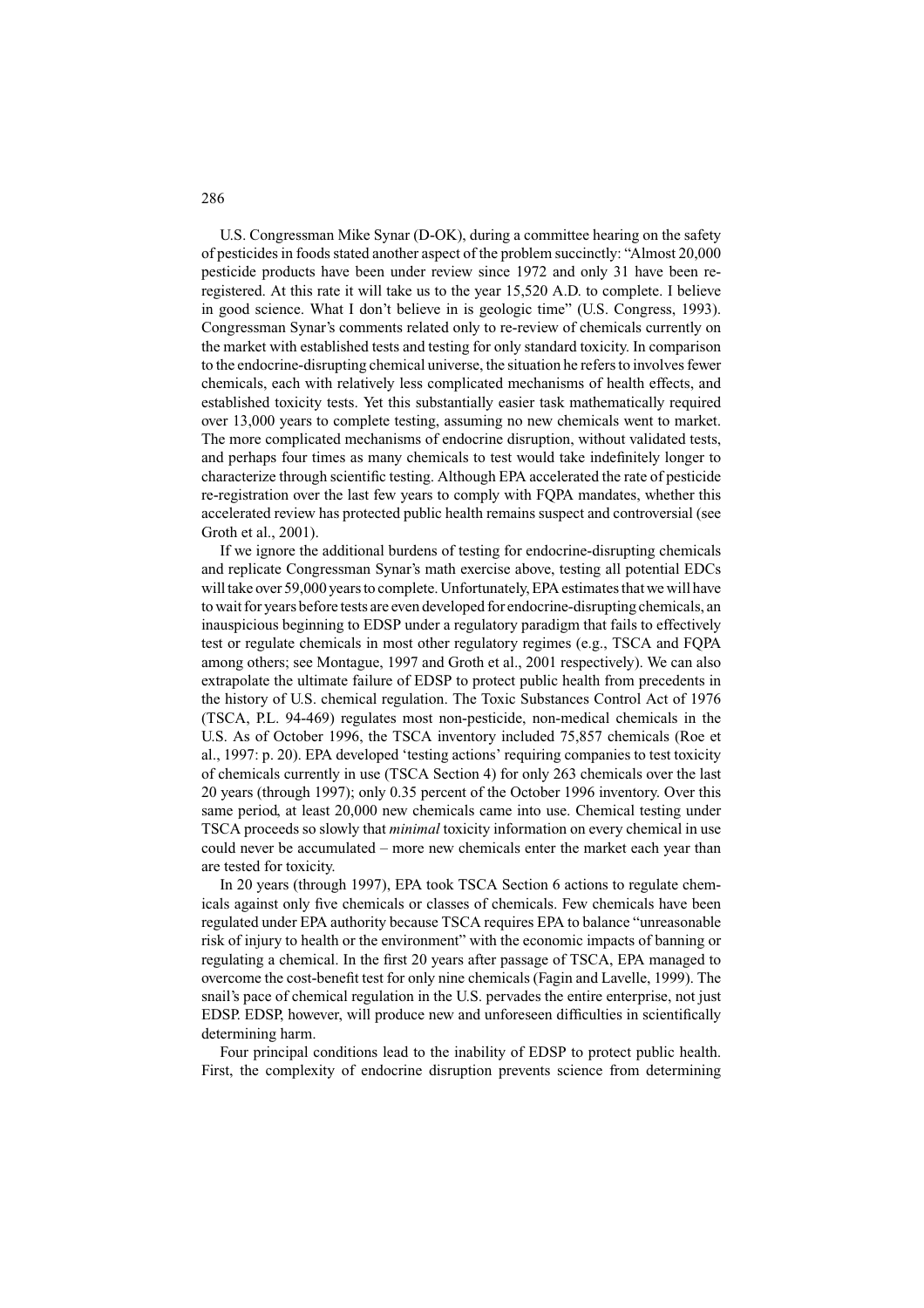a cause and effect relationship between adverse health effects and exposure to endocrine-disrupting chemicals (see *Scientfic complexity and the failure of classic toxicology* subsection above). Second, there are simply too many potential endocrinedisrupting chemicals – over 87,000. If similar U.S. chemical regulatory programs are a reliable indicator of the efficacy of EDSP, we can expect over 59,000 years of testing just to characterize this many chemicals. Third, even if the resources necessary to speed up this testing process could be obtained, the more critical issue is whether such testing could ever determine causation with sufficient certainty to merit action under current U.S. regulatory policies. Fourth, the concept of using science to determine harm before regulating any chemical is based in the scientific testing and regulation paradigm. This paradigm fails to protect public health, to account for modern social values, and to deal with the complexities and uncertainties of endocrine disruption science. Are there alternatives to such a grim situation?

#### **Alternative approaches**

As a consequence of the failure of chemical regulation in general to protect public health, a variety of alternatives to contemporary chemical regulation have been proposed. Each of these alternatives either helps reduce *some* health consequences of chemical exposure or improves the current state of knowledge, but each is ultimately flawed in some respects. Three popular alternatives and their limitations are examined below, and then a more promising alternative is considered that breaks from the scientific testing and regulation paradigm.

#### *Persistent organic pollutants – the Swedish alternative*

One common suggestion to improve the efficacy of pesticide regulation is to address groups of chemicals, such as persistent organic pollutants (POPs), instead of the health effects of individual chemicals. POPs are chemicals resistant to degradation in the environment. Because of their persistence, these chemicals accumulate in the atmosphere, bodies of water, and soil to high concentrations, and often further concentrate in organisms at or near the top of the food web, including humans. The persistence of POPs implicates these chemicals as sources of substantial exposure, even if the significance of that exposure remains uncertain. Restricting or banning POPs reduces environmental contamination and human exposure, but provides no information about whether those chemicals or others that are not persistent actually cause harm. For example, a study by Smith (1999) indicates that DDT in American breast milk has declined each year since 1975, shortly after the U.S. banned the substance, but science cannot determine whether trace levels of DDT in breast milk adversely affects a nursing child.

By framing the policy as an attempt to prevent the long-term accumulation and persistence of toxic chemicals, or chemicals which may become toxic given the concentrations to which they accumulate, the scientific testing and regulation paradigm is undermined. The need to scientifically prove the toxicity of an individual chemical when we cannot sufficiently establish such proof is eliminated. The POP reframing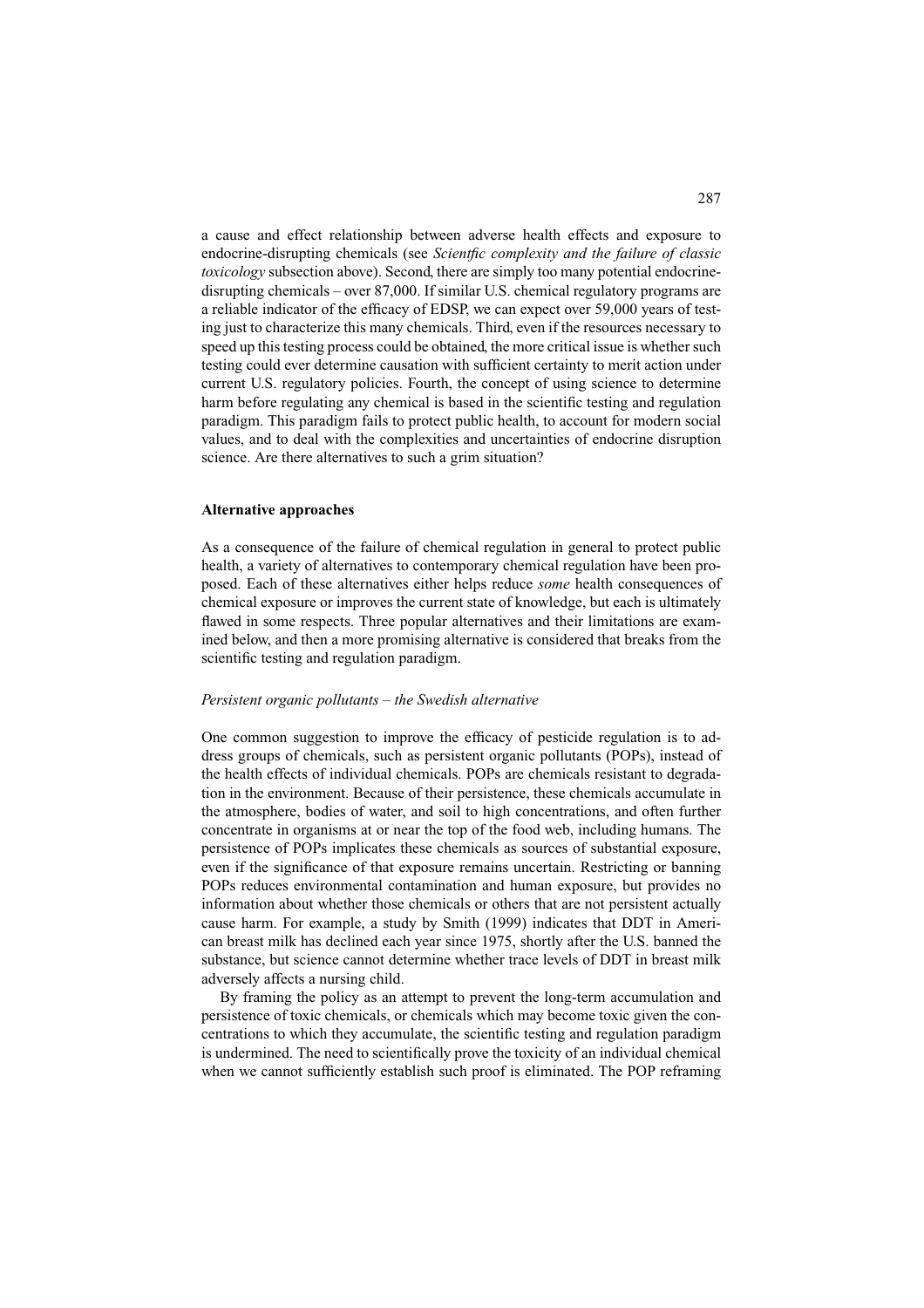essentially redefines 'harm' by replacing the third assumption of the paradigm (that individual chemicals behave according to classic toxicology) with a specific definition of a group of chemicals assumed harmful. Reducing the burden of proof in this way allows for action on public health to proceed, but rests on a definition of 'harmful' chemicals that ignores all short-lived, but possibly dangerous chemicals. This strategy indirectly address health consequences by removing some of the highest exposure, and thus presumably the highest risk chemicals from the environment. The Swedish Ministry of the Environment has officially endorsed such a strategy (Chemicals Policy Committee, 1997). "The new guidelines call for banning from commerce any compound that has a half-life of more than 8 weeks in tests simulating an aqueous environment and is 2000 times more likely to accumulate in fish tissue than in seawater – a standard measure of biological uptake" (Fredholm, 2000).

Unfortunately, since a one-time low dose of some EDCs might adversely affect a developing fetus during certain stages of development, short-lived or dilute chemicals may pose as much or more of a threat than POPs. By ridding the environment of POPs, a fetus' exposure will diminish because the mother will be less likely to build up a toxic load of persistent chemicals, but pre-natal exposure to short lived chemicals will continue. Ultimately, this strategy addresses only one kind of chemical, possibly directing attention away from other dangerous non-persistent chemicals and possibly removing some safe and important chemicals from commerce. This does not mean the Swedish alternative is without merit, but it only addresses the easiest set of possible pollutants. Companies have already started phasing out persistent chemicals specifically because harm from them can be determined with relative ease:

If anything, it is becoming harder to assess exposure as persistent chemicals have been phased out in industrial countries and replaced by less persistent compounds such as methoxychlor. Like DDT, methoxychlor disrupts hormones, but unlike its predecessors, it does not leave telltale signs of exposure in body tissue (Colborn et al., 1996: p. 137).

## *Responsibility shift*

Another popular alternative reassigns responsibility and culpability issues within the current framework of STRP. Since EPA does not have the resources to regulate an entire industry when each chemical requires extensive testing and monitoring, EPA could shift that burden to the chemical industry. Unfortunately, this might lead to significant economic consequences, not only in direct costs to chemical companies, but also in a disincentive to innovate. Safer chemicals that perform a similar task to an existing chemical might become prohibitively expensive to develop due to testing requirements. This additional expense would likely represent a more complete 'cost' of the chemical, including the costs of testing for human health effects, but this would hardly comfort those adversely affected by such a policy – chemical consumers as well as chemical companies. This representation of social or environmental costs, however, might in turn lead to innovation of healthier alternatives to chemical use for particular purposes (e.g., organic farming). Although this alternative is highly speculative, the uncertainty regarding human behavior in or outside of a marketplace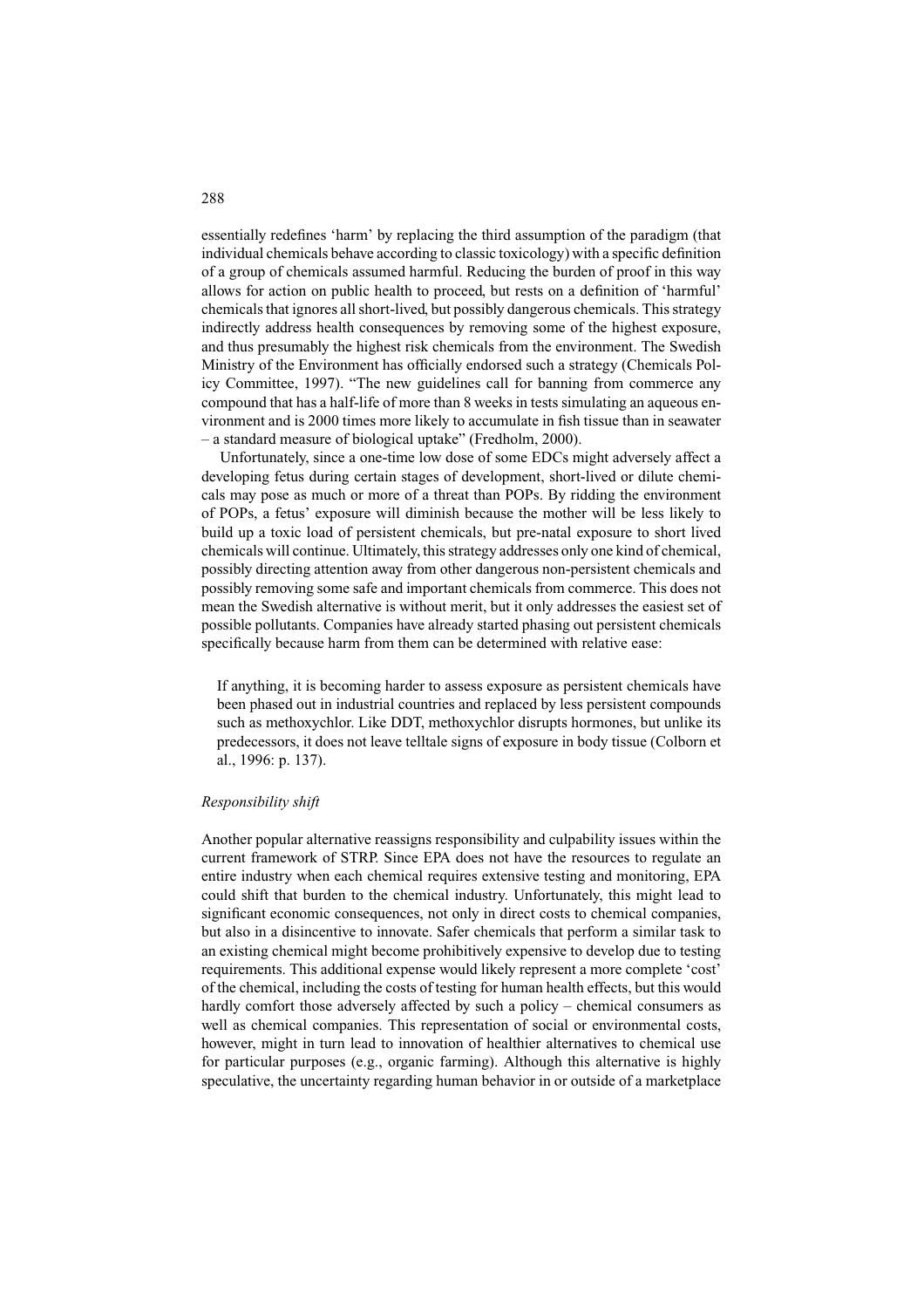means that any action along these lines will result in unintended consequences (Simon, 1983).

As currently practiced, industry does pay for most scientific testing of its products, but it also controls that information, and arguably the science itself (Fagin and Lavelle, 1999: chapter 3). An attempt to increase the independence of scientific testing or increase public or governmental access to that information may improve the viability and honesty of the science informing regulation. This alternative essentially accepts the necessity of scientifically proving harm before regulation, and assumes that science has the capacity to determine that harm, presumably by still using the manifestly limited models of classic toxicology. The improvement envisioned here attempts to mitigate scientific uncertainty working for industry and against public health by altering the resources available to and the control over science. This alternative, however, idealistically maintains that science can determine harm with sufficient certainty, and simplistically assumes that the only problem in chemical regulation is the need for more and better science. In other words, by leaving STRP in place, this alternative fails to address any of the structural problems with the paradigm. Nevertheless, increased public access to information and solidly placing responsibility for products on the company that profits from their creation would improve the current state of affairs, but it probably cannot moderate public health risks from endocrine-disrupting chemicals.

## *Reduce pesticide production and use*

A third alternative involves reducing pesticide use to improve the relevant public health outcomes. Several U.S. government studies suggest this option (NAS, 1993a; OTA, 1991; U.S. GAO, 2001). By reducing the volume of chemicals released into the environment, exposure to chemicals diminishes. Sweden, Denmark, the Netherlands, and the Canadian province of Ontario all adopted this approach with varying levels of success. The Swedish program reduced the mass of pesticides used by 50 percent between 1986 and 1991 (WWF, 1992). According to a 1998 report, pesticide use in Sweden in 1998 was 55% of the average from 1984 to 1988 (Fogelberg, 2001). The Danish program achieved a 25 percent reduction between 1986 and 1990 (Olson et al., 1995; WWF, 1992). Notably, agricultural yield did not crash as a result of these policies. Farmers can accomplish a massive reduction in pesticide use by re-instituting pest-resistant farming practices, such as crop rotation, which prevent disease from spreading rapidly. Estimates put the increased cost of production of using such farming practices at \$10 per hectare<sup>13</sup> (Pimentel et al., 1991). This alternative avoids goal substitution by focusing on the end goal, to protect public health, and ignoring the instrumental goal, to use science. This alternative operates on the assumption that reducing the total amount of pesticides released into the environment reduces risk to public health.

Another option to reduce pesticide exposure without falling into the trap of STRP by regulating their use is the promotion of alternatives to pesticide use. Increased government subsidies for organic farming would go a long way toward reducing pesticide volumes used each year without the potential adverse political and economic effects of regulating farming practices or the chemical industry. The National Organic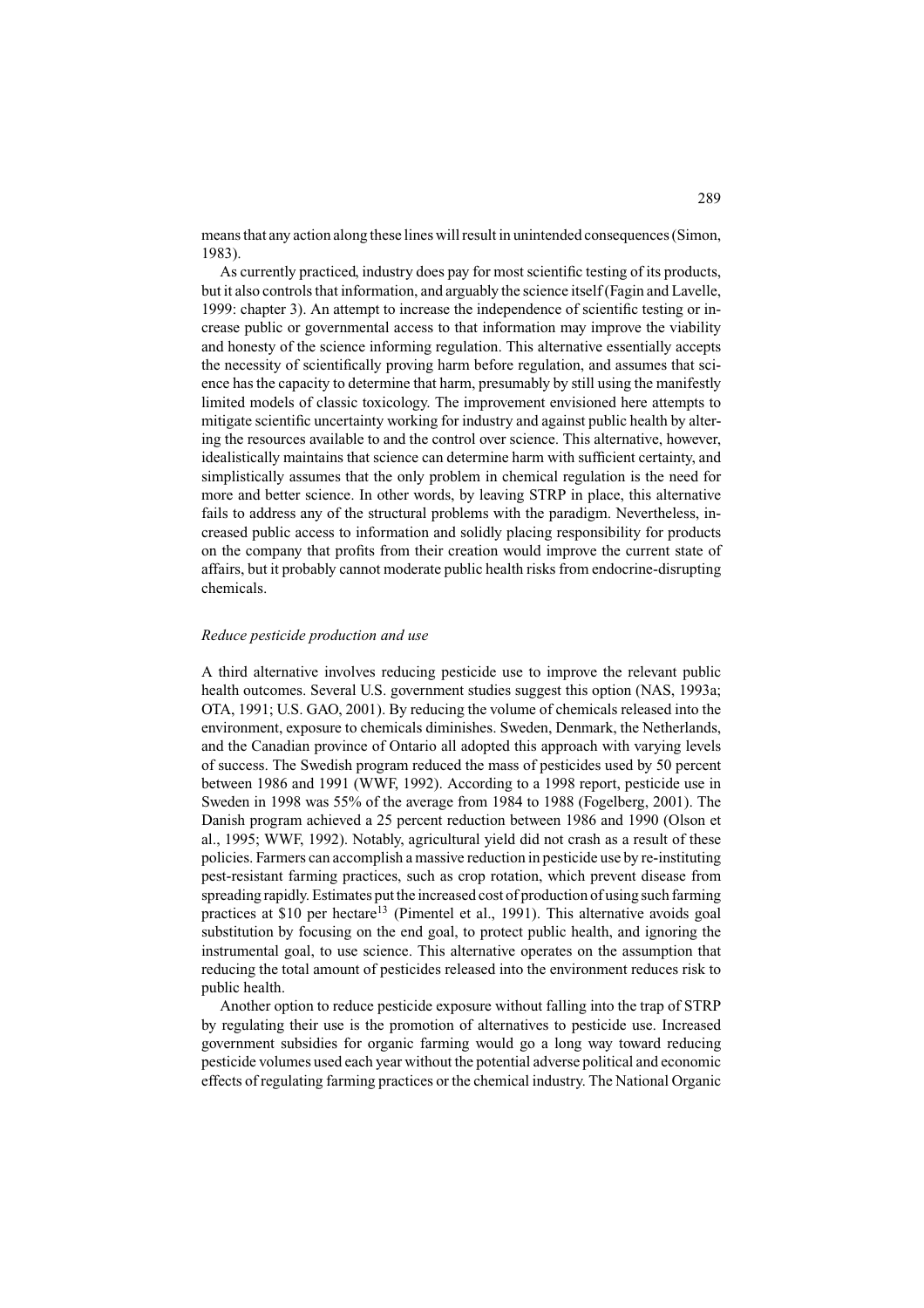Program of the U.S. Department of Agriculture (USDA) indicates the potential of such strategies, but political support and momentum for government promotion and encouragement of organic meat and produce is limited at best (National Organic Program, 2002).

The use of pesticides sometimes causes farmers to lose money. USDA found that farmers often apply pesticides when not needed or in greater quantities than required. This means that farmers sometimes waste money by applying pesticides and would benefit economically from reduced pesticide use, even considering all anticipated damage to crops (Pimentel et al., 1991). Alternatives to pesticide use, however, are rarely considered, even when it is in the economic interests of farmers. Integrated pest control techniques, including surveillance, economic analysis, and focused pesticide application, in addition to alternatives such as organic farming, rarely make it into the official agenda and government promotes such common sense alternatives poorly (NAS, 1989; Curtis, 1991; U.S. GAO, 2001). Evidence also suggests that pesticide use actually leads to increased crop damage and thus increased costs to farmers by killing off insects that prey on crop pests, by allowing crop pests to develop resistance to pesticides, and by encouraging unsustainable farming practices (Carson, 1962; Osteen and Kuch, 1986; Pimentel et al., 1991).

The pesticide reduction alterative presents the most promising alternative so far. Reducing pesticide use reduces pesticide contamination and consequent exposure, thus mitigating the health consequences of many chemicals pollutants. However, endocrine specific effects do not necessarily diminish with decreasing exposure as two of the assumptions of classic toxicology assert – monotonic dose–response and threshold effect. This means that endocrine disruption would likely continue, perhaps diminished, but maybe not – perhaps even magnified in some instances. In other words, the trap of the scientific testing and *regulation* paradigm has been subverted only by avoiding regulation entirely. In some cases, however, regulation of certain chemicals will remain the only possible way of protecting public health. While avoiding goal substitution brings many neglected alternatives for improving public health outcomes to the focus of attention, it does not address the flaws that prevent regulation of harmful chemicals under STRP. Reducing pesticide use is not a bad idea, just an incomplete one for dealing with EDCs. If society feels that protecting public health, especially young and unborn children, from endocrine-disrupting effects is important, a better regulatory strategy is also needed.

# *The Waxman alternative*

For a policy to address public health risks from EDCs, it must break free of the assumptions of STRP. Legislation proposed at the same time as FQPA in the U.S. House of Representatives provides an example of how this might be accomplished. Representative Henry Waxman introduced a bill (the Pesticide Safety and Right-toknow Act of 1995, H.R. 1771) with substantially more emphasis on public health than FQPA. The bill employed consumer right-to-know strategies, addressing the end goal of protecting public health through an instrument other than science. But more importantly, the bill explicitly rejects the assumptions of the scientific testing and regulation paradigm. The bill required the EPA Administrator to: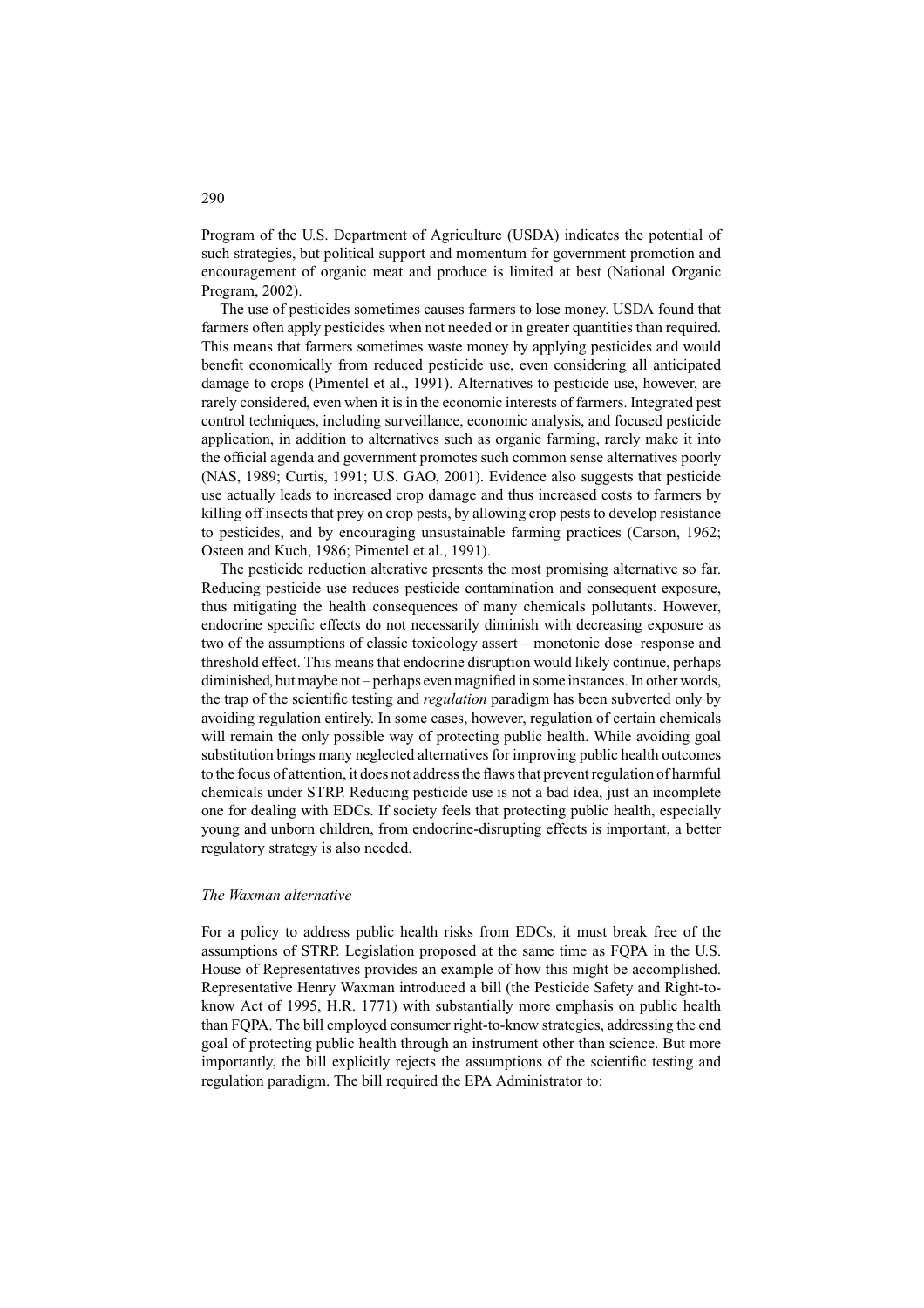[D]etermine in writing whether dietary exposure to the pesticide chemical... is reasonably anticipated to cause cancer, damage to the developing neurological, immune, or reproductive systems, or other serious adverse health effects in any child.... The [EPA] Administrator may not prescribe a tolerance for a pesticide chemical if the Administrator determines that dietary exposure to the pesticide chemical under such a tolerance is reasonably anticipated to cause such effects in any child.

This language moves beyond the scientific testing and regulation paradigm. Recall the partial list of assumptions of the paradigm: (1) scientific determination of harm must precede regulatory action, (2) science has the capacity to determine harm with sufficient certainty, and (3) chemical exposure affects humans according to the assumptions of classic toxicology. The Waxman alternative moderates the dysfunctional consequences of assumption one because the bill mandates action to protect public health before allowing a chemical to go to market, thus explicitly preventing chemical release before or during a determination of health consequences. Assumption two is moot because adverse effects don't have to be proved with certainty, only "anticipated." The 'anticipate' concept is crucial because it reconceptualizes the relevance of science by throwing out the search for an unattainable legal or scientific 'certainty' and replacing it with something along the lines of 'the best available knowledge.' <sup>14</sup> Additionally, since the Waxman alternative places public health at the center of the regulatory agenda, the scientific assumptions of classic toxicology (assumption three) no longer promote goal displacement by attempting to make progress in terms of the instrumental goal independent from the end goal to protect public health.

This bill could, however, result in reversal of the outcome gridlock by banning all chemicals until proven safe. Waxman's language suggests this possibility by prohibiting any chemical anticipated to adversely affect "*any* child" (emphasis added). Simply reversing assumption one of the paradigm from, essentially, a chemical is innocent until proven guilty (an economic freedom principle) to a chemical is guilty until proven innocent (a precautionary principle) does not address the root problem.

Focusing exclusively on this fault in Waxman's proposal, however, counterproductively avoids dealing with the real problem – the dysfunctional relationship between science and policy. The creative aspect of Waxman's proposal is the eminently practical reconceptualization of the role science can and should play in decisions about public health in chemical regulation. Any rational policy alternative must make tradeoffs when dealing with possibly dangerous chemicals that also provide a valuable function in society. Remove the word "any" before child in the text of Waxman's proposal, and we have an example of policy design that breaks out of the STRP deadlock.

## *The risk analysis precedent*

Calling for a change in the role of science in decision-making may seem to some impractical. However, recent discussion and debate in the risk analysis literature indicates just such a change is occurring. Some discussion and debate about risk has many similarities to the issues raised in this study  $-$  high levels of uncertainty, the relevance of public concerns, the legitimate role of normative considerations, etc.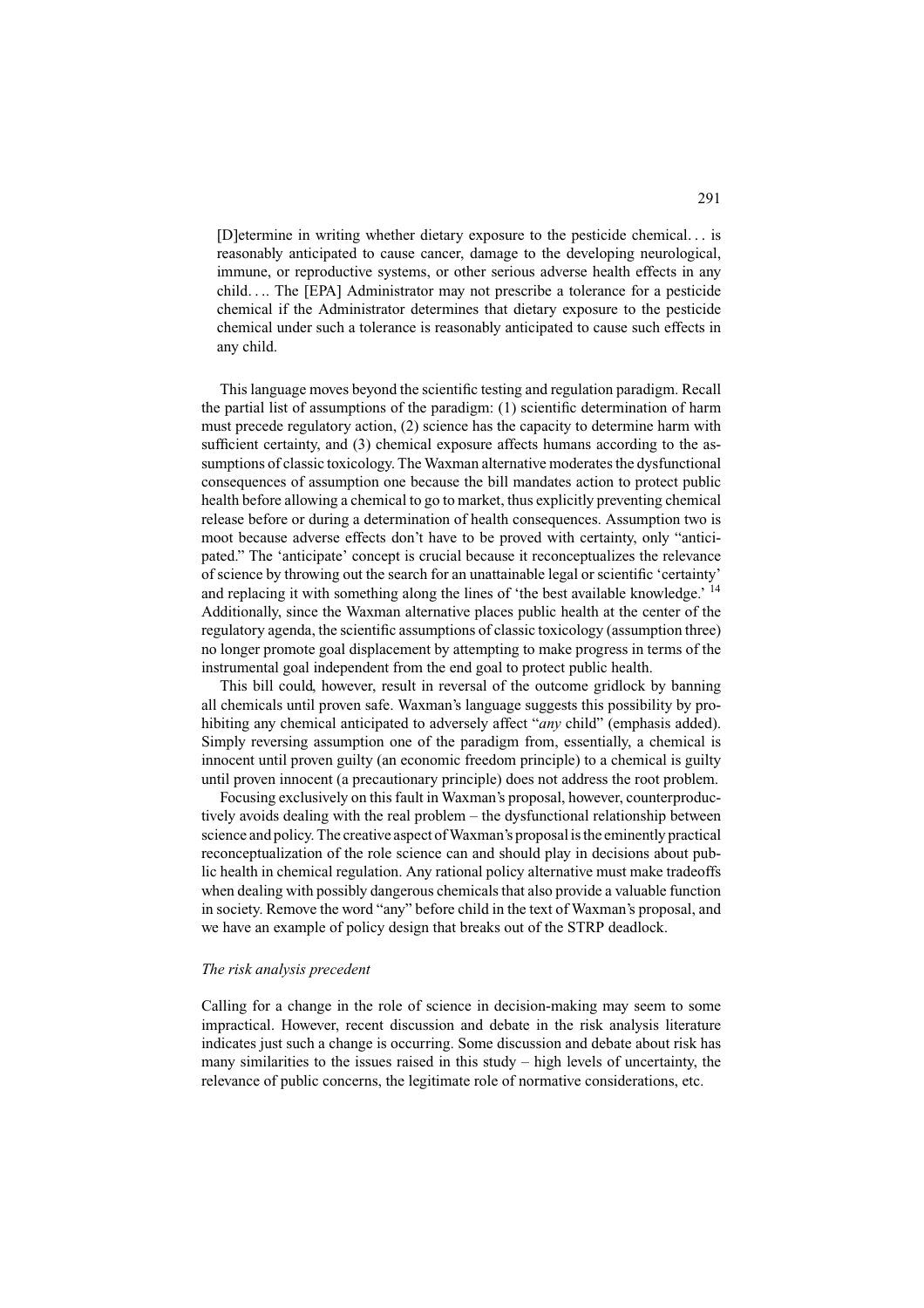Klinke and Renn describe risk-based versus precaution-based strategies:

With the denotation of "risk" it becomes clear that management relies on the numerical assessment of probabilities and potential damages, while the denotation of "precaution" implies prudent handling of uncertain or highly vulnerable situations.... To nobody's surprise, environmental groups have rallied around the precautionary approach, while most industrial and commercial groups have been fighting for the risk-based approach (Klinke and Renn, 2002: pp. 1074–1075).

This debate between risk- and precaution-based approaches parallels the issues involved with the first claim of STRP: scientific determination of harm must precede regulatory action. Industry, to nobody's surprise, clings to this ideal that a chemical is 'innocent until proven guilty,' while many public health and environmental interests would like to see that formula changed to a chemical is 'guilty until proven innocent.' Both perspectives incorporate scientific proof as the necessary condition for restriction or distribution of a chemical respectively. But neither perspective addresses the shortcomings of science itself as a guide for decision-making, and the consequent inability to meet the strict demands of proof and evidence under either assumption. If we recognize the limitations of science in such a situation, neither perspective provides a reasonable alternative for a common interest strategy to protect public health.

Klinke and Renn suggest some strategies to consider in situations (like endocrine disruption) of uncertainty both about the severity of the effects and the probability of its occurrence. They claim that under such conditions, coping with uncertainties is a prudent course. "Rather than investing all efforts to gain more knowledge about the different components of uncertainty, one can try to develop better ways to live or co-exist with uncertainties and ignorance. The new key words here are: resilience, vulnerability management, robust response strategies, and similar concepts" (Klinke and Renn, 2002: p. 1074). Such strategies must integrate social, economic, psychological, and other factors with scientific factors when determining a best course of action (Stern and Fineberg, 1996). Klinke and Renn suggest the following 'management tools' for dealing with highly uncertain risks: containment of application in space and time, constant monitoring of potential side effects, development of functional equivalents with less persistent or ubiquitous consequences, promoting diversity and flexibility, capacity building for organizational competence, building high-reliability organizations for handling uncertain risks, introduction of strict liability, and classic tools such as ALARA (as low as reasonably achievable), BACT (best available control technology), etc. The field of risk analysis, in other words, has explicitly acknowledged that scientific determination of risk alone is insufficient to address complex, uncertain, and ambiguous problems.

# **The EDSP decision process**

FQPA updated and clarified two older laws that presented "a mishmash of competing and conflicting standards" for the regulation of pesticides and pesticide exposure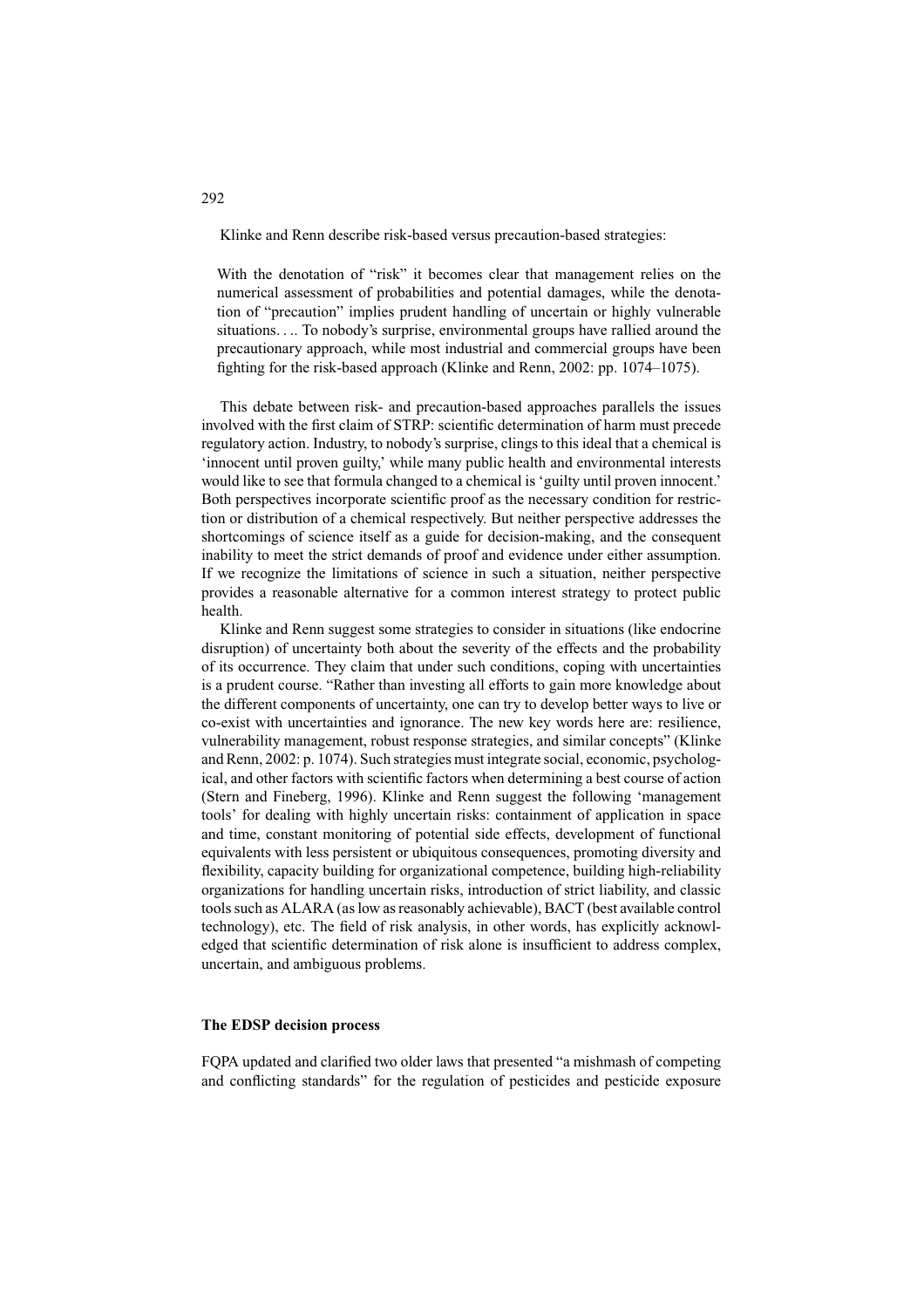through food (Kasindorf, 1993). These two acts were the Federal Food Drug and Cosmetic Act (FFDCA, P.L. 75-717) and the Federal Insecticide, Fungicide, and Rodenticide Act (FIFRA, P.L. 80-104). The last major reform of FIFRA occurred in 1972 when the newly formed EPA was given authority to enforce regulation (P.L. 92-  $387$ <sup>15</sup> while FFDCA had not been meaningfully reformed since the Food Additives Amendment of 1958 (P.L. 85-929). The delay between the last major reform of these laws and FQPA (24 and 38 years, respectively) does not indicate broad satisfaction with the legislation; in fact, almost nobody was satisfied with the laws.<sup>16</sup> The delay in reform indicates the intensity and divergence of interests concerned with pesticide legislation, and an inability of competing interests to agree upon a mutually acceptable policy alternative.

The unanimous passage<sup>17</sup> of FQPA in 1996 broke a decade-long deadlock over pesticide reform and consummated two decades of effort to clarify and update FIFRA and FFDCA. FQPA achieved this political success because stakeholder groups on all sides of the pesticide issue felt that their concerns were addressed by the legislation. Replacement of the long-standing balance of risk and benefits criterion with a new explicitly health-based criterion wooed environmental and public health groups.<sup>18</sup> The mandate to screen for EDCs and stricter standards for pesticides in food for children won the bill additional praise from environmental, labor, consumer, and public health interests. On the other side of the table, chemical industry and farmer groups approved scrapping the Delaney Clause in the 1958 Food Additive Amendments to FFDCA, replacing the prevailing and litigation-tested "zero-risk" standard with a more economically viable "reasonable certainty of no harm" standard.<sup>19</sup> The bill also prevented states from adopting more stringent standards than EPA for pesticide chemicals, addressing industry and business group concerns (Schierow, 1996; Groth et al., 2001).

The decade leading up to passage of FQPA and its mandate to test for endocrinedisrupting chemicals demonstrated increasing public and governmental concern over the effects of pesticides in the food supply. Government and environmental groups released several scientific reports in the late 1980s and early 1990s. Following a National Research Council report (NRC, 1987), the Natural Resources Defense Council (NRDC) released the most visible report in February 1989, titled *Intolerable Risk: Pesticides in our Children's Food* – bringing the issue of pesticide health risks to public attention (NRDC, 1989). A *60 minutes* report aired on February 26 of that year motivated by this report and its findings, giving the issue national media attention (CBS-TV, 1989). The show led to the now infamous 'Alar scare' which caused a drop in the sale of apples and apple products in the following years because of the purported adverse health effects of the chemical Alar, used to make the crop ripen uniformly on the tree (Associated Press, 1990).

Following the NRC report, Congress commissioned another report from the National Academy of Sciences (NAS) in 1988. This report was delivered three years overdue on June 27, 1993, and titled 'Pesticides in the Diets of Infants and Children' (NAS, 1993b). The Environmental Working Group released an in-house study on pesticides one business day before the NAS report (Wiles and Campbell, 1993). All of these reports indicated that public health remained at risk from pesticides, particularly the health of children. These reports, at least circumspectly, also indicated that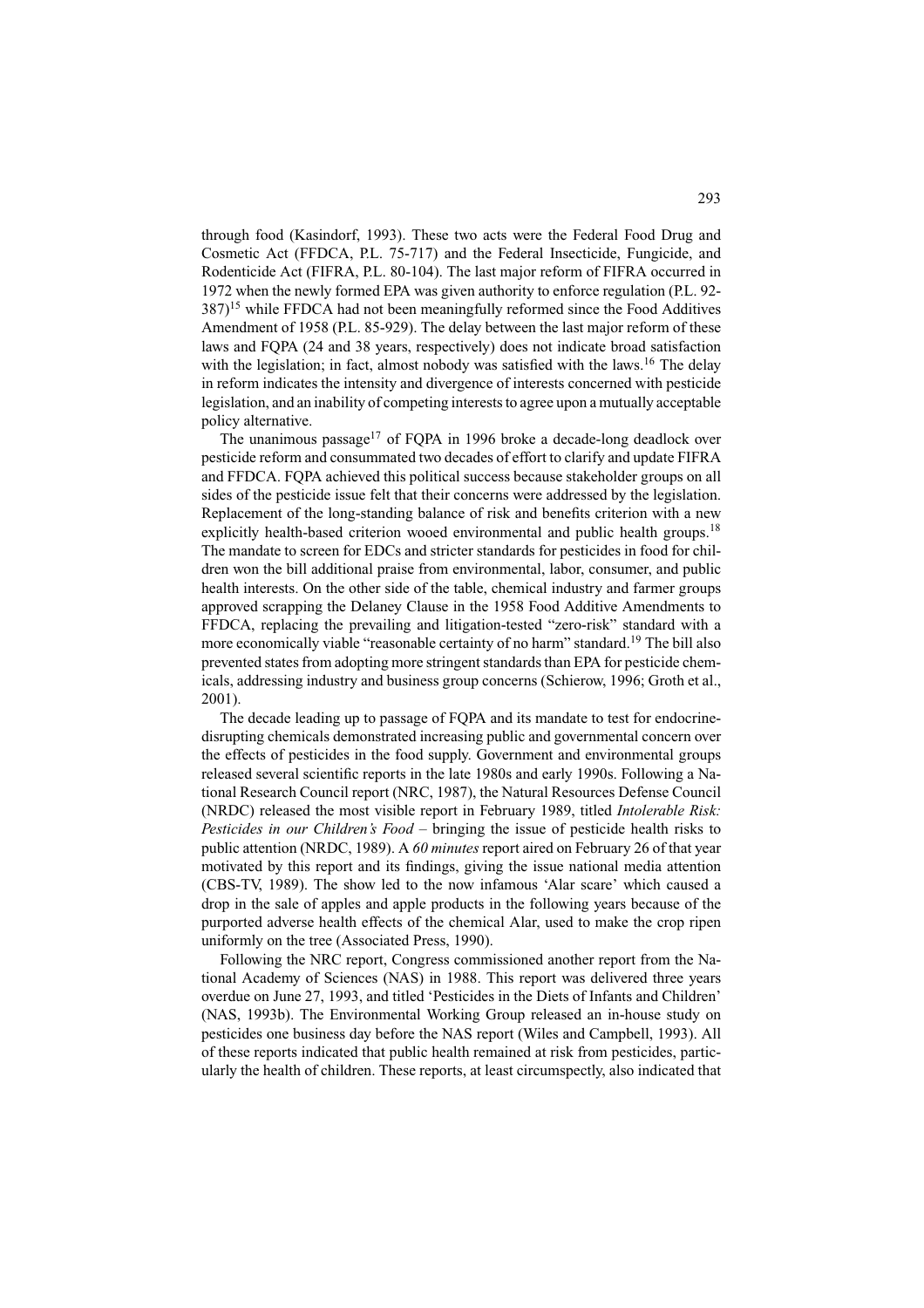the then current regulatory regime of FFDCA and FIFRA failed to protect children and public health.

During the same period, the U.S. Supreme Court rejected a petition by the National Agricultural Chemical Association to take up a case challenging the zero-risk standard of the Delaney Clause. The Supreme Court's rejection meant that a unanimous 9th Circuit Court of Appeals ruling in July 1992 mandating strict enforcement of the Delaney Clause stood (U.S. 9th Circuit Court, 1992). Additionally, a lawsuit initiated in 1989 by several environmental groups alleging that EPA violated the Delaney Clause settled in February 1995 in the People of the State of California v. Browner consent agreement (U.S. District Court, 1995). According to the Congressional Research Service (CRS), "[u]nder provisions of the agreement, entered as a consent decree enforceable by the court, EPA will be required to set policy that could lead to cancellation of about 10 percent of specific uses of 37 pesticides. A single use is assigned a specific pesticide/food combination. Some uses of roughly 40 other pesticides may also be affected" (CRS, 1996).

The increased visibility of the pesticide issue along with the exhaustion of legal alternatives to enforcing the Delaney Clause and election year politics led to the sweeping passage of FQPA. The combined effect of these studies with associated media coverage and public outcry and the 1992 court decision led the Clinton White House to propose pesticide reform in 1994 (Pesticide Reform Act, H.R. 4362).<sup>20</sup> The 1995 California vs. Browner consent agreement almost certainly helped encourage the unanimous passage of FQPA in 1996. What this story obscures, however, is the contention in Congress over pesticide reform. The bill that passed in the House as FQPA on July 23, 1996 barely resembled the bill known as FQPA on July 10, when negotiations began to revise it.

Representatives Thomas Bliley and Richard Lehman first introduced H.R. 1627, FQPA, in 1993 with 225 cosponsors. In the next Congress, FQPA gained five more cosponsors with some revision. According to Representative Waxman's website:

Instead of improving the law to protect infants and children as recommended by the National Academy of Sciences, H.R. 1627 [FQPA before July 17] would have weakened even the marginal protection offered by existing pesticide laws. H.R. 1627 would have replaced the Delaney Clause with a significantly weaker standard and opened new substantive and procedural loopholes. The bill would have allowed even the most dangerous pesticides to legally remain in use (Waxman, 2002).

Environmental groups adamantly opposed this version of FQPA. For example, Caroline Dewaal with the Center for Science in the Public Interest (1995) testified:

The Food Quality Protection Act, HR 1627, is legislation that is headed in the wrong direction. HR 1627 will likely increase the presence of toxic pesticide residues in the food supply. It ignores the fact that conventional testing protocols cannot always identify long-term health risks associated with pesticide use, while studies can always be produced to show short-term economic loss, whether real or imagined. HR 1627 puts the health of corporations before the health of children.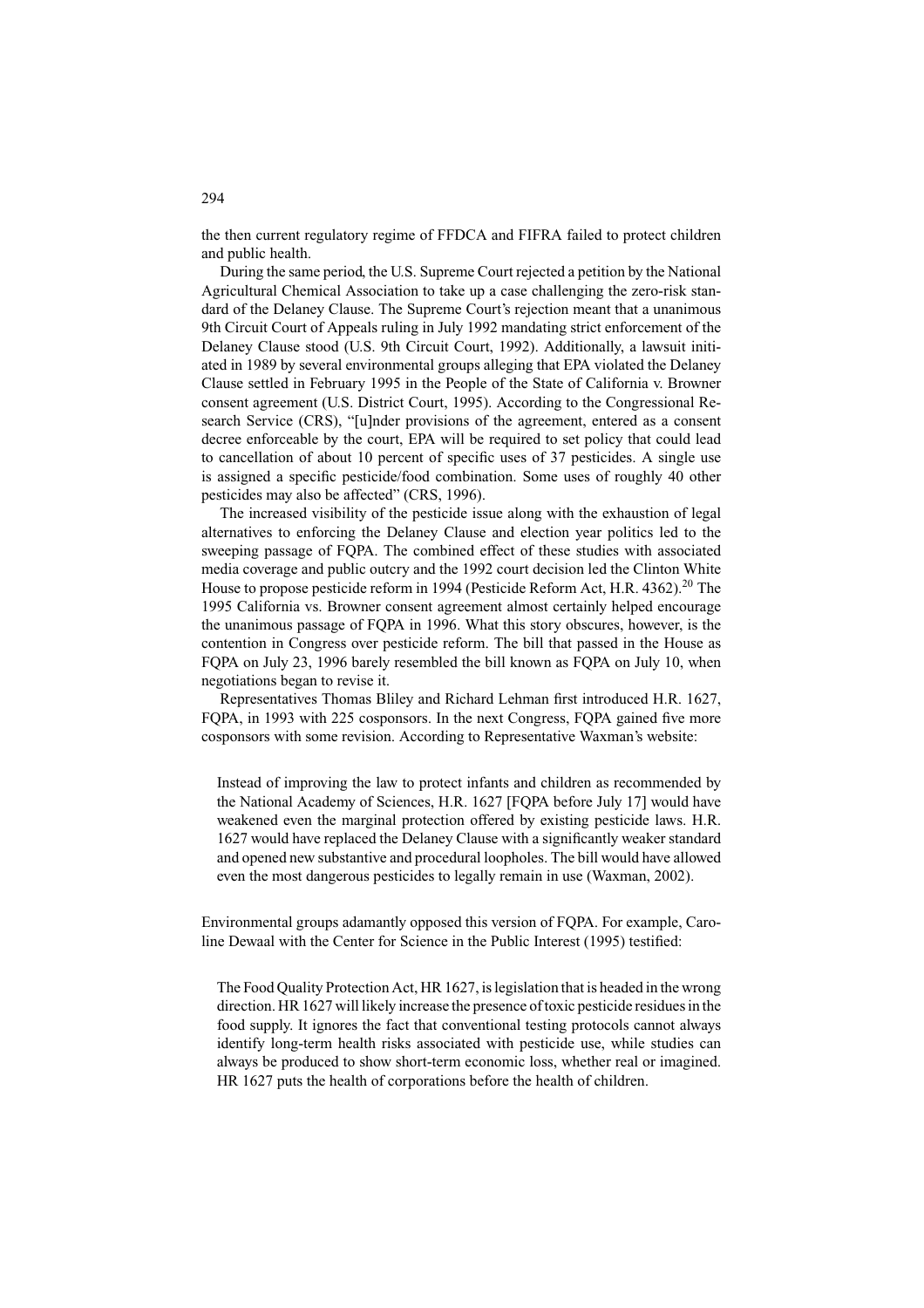And Ed Hopkins of Citizen Action (1995) testified:

If congress enacts H.R. 1627, it will make an already inadequate pesticide regulatory system worse. A combination of fundamental policy changes would weaken current standards and allow more pesticides in the food supply, increasing risks of cancer, birth defects, and damage to the neurological and immune systems.

As the Commerce Committee neared formal consideration of FQPA, Rep. Waxman, Chairman Bliley, and Rep. Dingell began discussions on July 10 to resolve their differences on pesticide reform. With incredible speed, they reached an agreement on July 14, which they substituted for the original FQPA on July 17. The Health and Environment Subcommittee and subsequently the Commerce Committee unanimously approved the Waxman–Bliley–Dingell agreement. Unanimous passage in the House on July 23 sent FQPA to the Senate and President Clinton's desk (Waxman, 2002). Most public health and environmental interest groups and industry endorsed this revised version of FQPA.

But why did environmental and public health organizations support this bill if, as argued in this study, it could never protect public health? First, these interest groups misperceived the Waxman–Bliley–Digell agreement as a victory for public and environmental health. Although this victory did not give environmental and public health groups the legislation they wanted, it prevented an even bigger perceived loss. Considering that 230 representatives cosigned legislation widely viewed as a catastrophe for public health (FQPA before July 17, 1996), one can easily imagine the sense of relief that environmental and public health interest groups must have felt following the Waxman–Bliley–Dingell agreement. In fact, imagination is unnecessary. Most of the major interest groups officially endorsed the legislation, and the congressional vote was unanimous! The following public health and environmental interest groups officially supported FQPA: American Preventative Medical Association, American Public Health Association, Center for Science in the Public Interest, Citizen Action, the Environmental Defense Fund, the Environmental Working Group, the National Audubon Society, the National Parent Teacher Association, the National Wildlife Federation, the Natural Resources Defense Council, Physicians for Social Responsibility, Public Voice, and World Wildlife Fund – most of the major players promoting pesticide regulatory reform.

In terms of public health this provided, at best, a hollow victory, and at worst, a critical lapse which removed pesticide reform from public attention for years to come while making little or no headway in protecting public health.<sup>21</sup> Critical lapse seems closer to reality in this situation. The passage of FQPA, and especially the enthusiastic support of environmental and public health interest groups gave the impression that the public health threat of chemical contamination from pesticides had been addressed. As subsequent experience demonstrates, the threat continues and FQPA and EDSP are unlikely to significantly moderate the public health risks. In other words, instead of solving the perceived problem, Congress created legislation that made only superficial changes to the pesticide regulatory system and created EDSP, a program good at doing science, but ineffective at protecting public health.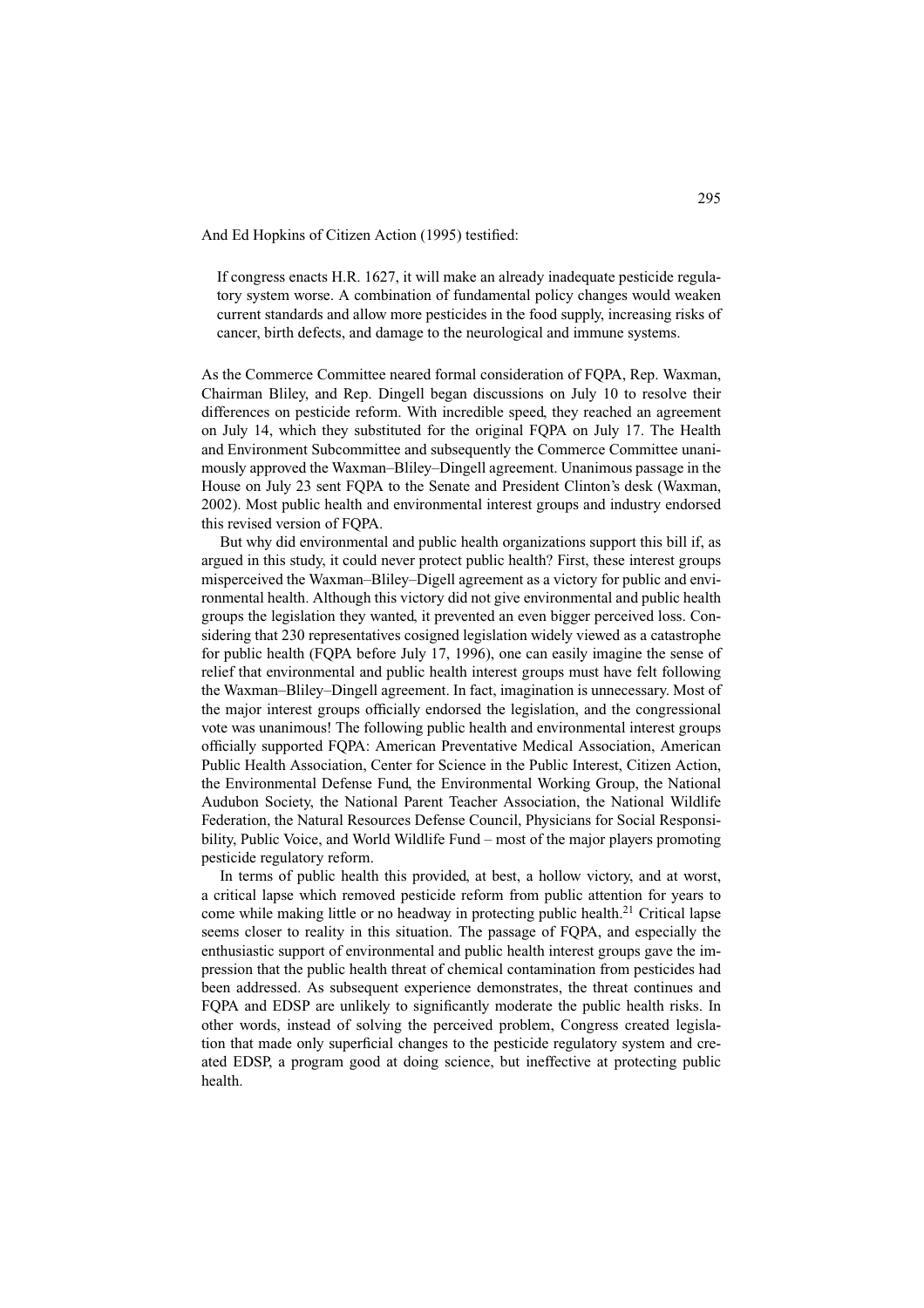Second, in addition to averting perceived catastrophe, environmental and public health interest groups still bought into the scientific testing and regulation paradigm, at least partially. Before the compromise, environmental and public health groups clearly supported the strategy encompassed in Rep. Waxman's alternative. This indicates that the environmental and public health interest groups had at least a vague idea of the superiority of the Waxman alternative. Again, from the testimony of Ed Hopkins of Citizen Action (1995):

In our view, H.R. 1771 [the Waxman alternative] provides a more certain route [than H.R. 1627 before July 17] to protecting the health of infants and children. It specifically requires EPA to implement the recommendations of the NAS report. This more specific direction will be extremely important when litigation arises over a tolerance EPA sets to protect children.... H.R. 1771 also requires EPA to make a specific finding as to whether a pesticide tolerance is "reasonably anticipated" to cause adverse health effects in children and, if it is, requires that EPA may not prescribe that tolerance. Again, that strengthens EPA's ability to set adequate tolerances and builds in public accountability that the Agency is actually setting adequate tolerances.

However, most environmental and public health interest groups officially endorsed the Waxman–Bliley–Dingell agreement. A few public interest groups opposed FQPA, but their reasons are hardly compelling. According to a *Washington Post* analysis, the U.S. Public Interest Research Group opposed the clause that bars states from passing their own more stringent food safety standards, and one environmental group felt it important to retain the Delaney Clause. "By establishing an absolute ban against all potential carcinogens, the [Delaney Clause] provision served as an important weapon in the war against cancer, said Jay Feldman, executive director of the National Campaign Against the Misuse of Pesticides" (Lee, 1996). Neither the issue of states' rights nor Feldman's unwillingness to compromise on an absolutist element of outdated chemical policy inspired new alternatives to a failing regulatory paradigm. Seemingly, no interest group provided a sound, creative, or compelling critique of FQPA or, subsequently, EDSP. Why?

None of the participants seemed to understand the reasons that chemical regulation has historically failed to protect public health in the United States.<sup>22</sup> Although many environmental and public health interest groups seemed to understand the superiority of the Waxman alternative, they failed to understand the significance of supporting the post-compromise FQPA. Because of the lack of creative alternatives, and the near universal support of the major proponents of reform, these interest groups seem to have honestly felt they were supporting an alternative that would improve public health. Unfortunately, this also indicates these interest groups did not understand the extent to which the assumptions of the scientific testing and regulation paradigm prejudice attempts to regulate chemicals.

Because the major proponents of reform failed to promote a policy that improves public health outcomes, this paradigm seems to present a major impediment to better chemical regulatory policy design. This also suggests a concrete way to affect change. A variety of participants continue to fight for public health driven chemical regulation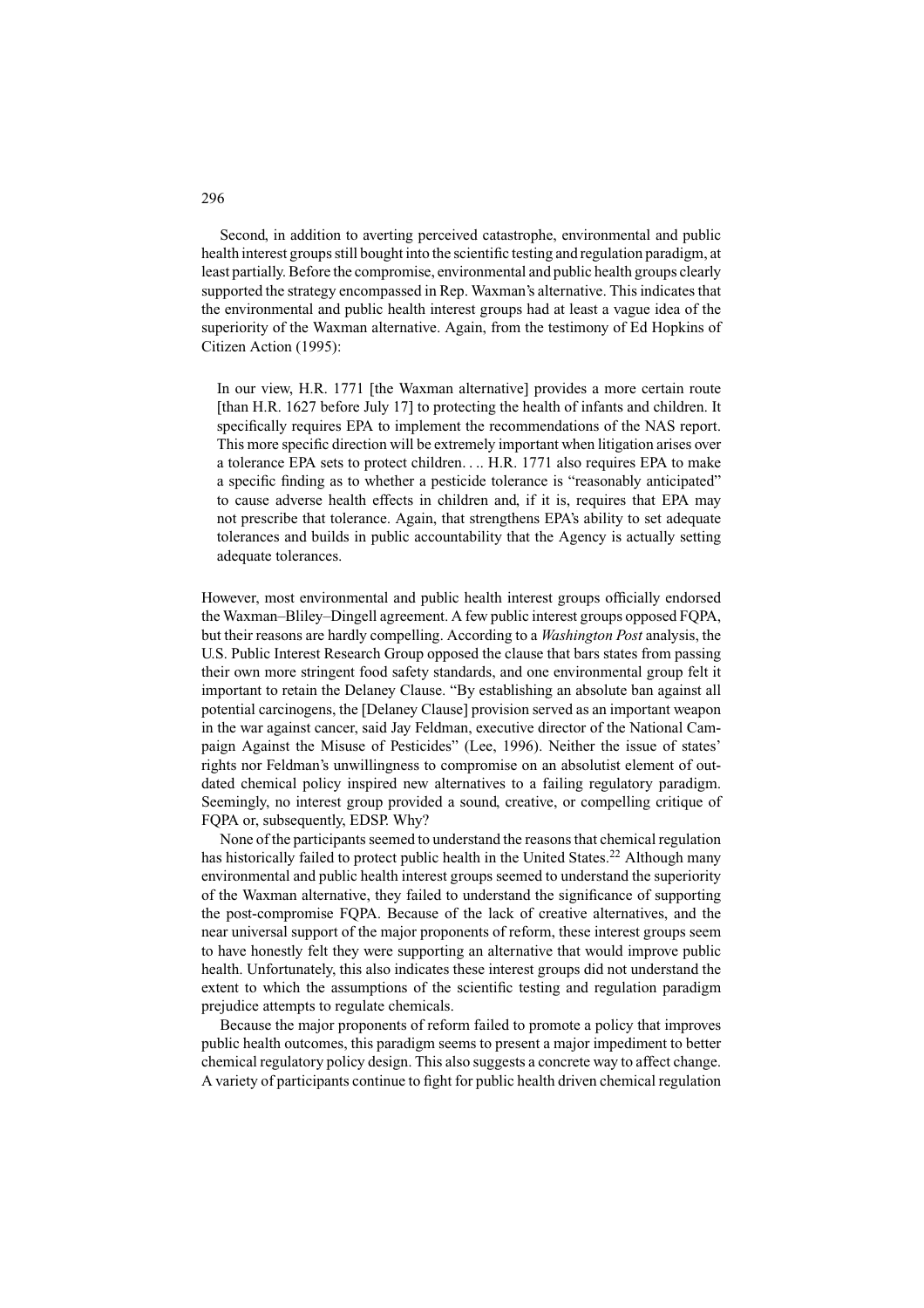in a paradigm that unfairly favors industry. The framing of the problem precludes certain options from being considered and lends some alternatives weight beyond their merit when viewed from outside the conceptual box of STRP. An increased awareness of the limitations placed upon chemical regulation by this framing would benefit environmental and public health interest groups as well as sympathetic members of Congress, EPA, industry, media, the public, and the scientific community by clarifying the importance of the basic assumptions of different strategies.

For example, the Waxman alternative, H.R. 1771, broke out of the historical framing of pesticide regulation by preventing chemical release before determining health risk, concentrating on public health, and explicitly reconceptualizing the role of science in regulation. If environmental and public health interest groups and other sympathetic participants appreciated the functional benefits of this reframing of the problem, they could make more informed decisions about compromise on pesticide and endocrine-disrupting legislation in the future.

## **Conclusions**

The Endocrine Disruptor Screening Program is doomed to failure with respect to protecting public health due, most importantly, to the assumptions of the scientific testing and regulation paradigm. Among the assumptions of this paradigm are: (1) scientific determination of harm must precede regulatory action, (2) science has the capacity to determine harm with sufficient certainty, and (3) chemical exposure affects humans according to the assumptions of classic toxicology. This paradigm has two major effects on attempts to protect public health from endocrine-disrupting (and other) chemicals.

First, acceptance of this frame narrows the focus of attention to 'getting the science right.' This promotes goal substitution by emphasizing the instrumental goal – to use science  $-$  at the expense of the mandated end goal  $-$  to protect public health. Congress mandated both goals, but prioritized the instrumental goal in FQPA, a logical consequence of STRP buy-in by decision makers. Even environmental and public health interest groups formally endorsed FQPA, further illustrating that STRP is taken for granted, even by those it most impairs. In other words, the constitutive decision process, suffused with the assumptions of STRP, is a crucial factor conditioning the failure of EDSP. Without reformulating the constitutive paradigm, public health outcomes are unlikely to improve significantly. This focus on 'getting the science right' undermines the end goal to protect public health by distracting attention and other resources from non-testing regulatory alternatives (e.g., mandated pesticide use reduction), and non-regulatory alternatives (e.g., subsidies for organic farming) even in the face of an ineffective regulatory regime.

There is, however, a second issue at hand: some regulation is necessary. As the science of endocrine disruption indicates, substantial uncertainty and complexity plague our knowledge of endocrine-disrupting chemicals. Attempts to establish statistically significant cause and effect relationships between chemicals and health risk typically fail. But lower dose exposure to some endocrine-disrupting chemicals actually increases the health consequences of exposure, and exposure to minute concentrations during certain stages of fetal development can be harmful, even deadly. Simply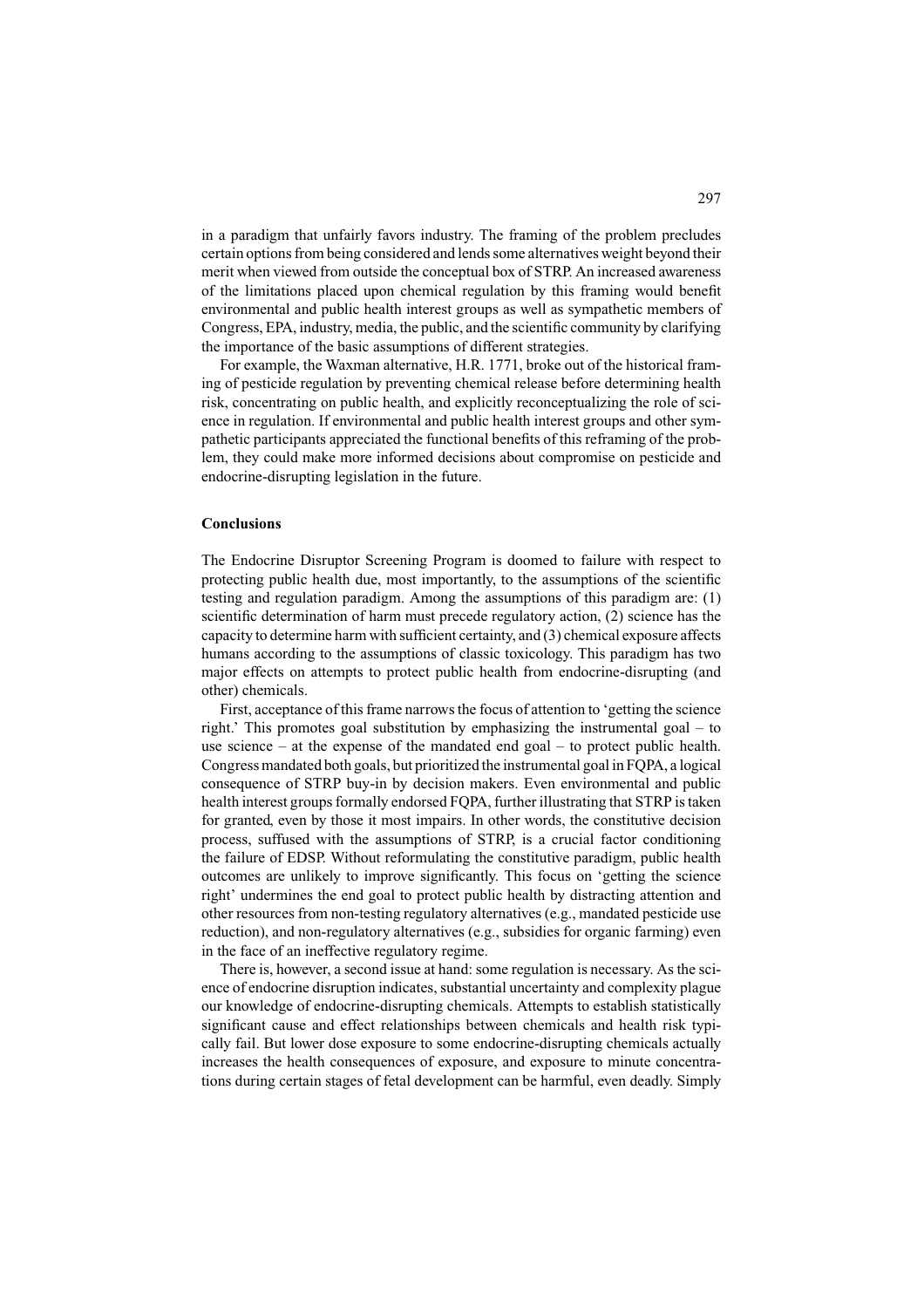reducing chemical exposure cannot protect public health from some chemicals – regulation is a necessary component of the solution.

The complexity of endocrine disruption and additional complexity from social and environmental factors associated with exposure almost guarantees our inability to scientifically or legally *prove* harm. But if we are still to protect public health, we must find a way to deal with these chemicals by reconceptualizing what constitutes sufficient proof. This implies a need to redefine the appropriate relationship of science to endocrine disruption regulation. We must pragmatically assess the capabilities of modern science, and bring our expectations of science in line with reality. If harm cannot be proven under current criteria, perhaps we must use different criteria, such as a 'preponderance of evidence.' Scientific uncertainty should not work for industry and against public health by default (the current situation), but neither should it work by default the other way around (a precautionary principle). To regulate chemicals rationally, both to protect public health and to allow useful and important chemicals to market, the role of science in making decisions about chemical regulation must be revised.

Failing to question the first assumption of STRP, that scientific determination of harm must precede regulatory action, leads to goal substitution by focusing on 'getting the science right.' Uncritical acceptance of the second assumption, that science has the capacity to determine harm with sufficient certainty, leads to an impoverished and ineffective conception of the role of science in regulating endocrine disruptors. Both of these errors involve untenable assumptions at the constitutive level. But errors such as these are increasingly recognized in a variety of fields such as risk analysis (e.g., Stern and Fineberg, 1996) and natural resource management (e.g., Gunderson et al., 1995). Some frequently proposed solutions in these and other literatures worthy of consideration in this context include: redundancy, resilience, adaptive management, public participation, coping with uncertainties, and no regrets policies. Some combination of such strategies will likely prove necessary for dealing with the uncertainty, complexity, and ambiguity of endocrine disruption.

#### **Acknowledgements**

This material is based on work supported under a National Science Foundation Graduate Research Fellowship. My thanks to Ronald D. Brunner, Roger A. Pielke, Jr., and David O. Norris for their many improvements on my ideas and writing. I also owe a debt to Marilyn Averill, Richard and Idell Vogel, David Pelletier, and two anonymous reviewers. Of course, I reserve exclusive bragging rights for all errors, mistakes, blunders, and oversights in this study.

## **Notes**

<sup>1.</sup> An acute health effect involves immediate consequences of exposure such as consumption of rat poison causing violent illness or death. A chronic health effect occurs from low-level exposure to a substance over time, such as household use of a pesticide over months or years leading to cancer.

<sup>2.</sup> Active ingredients are the chemical(s) in the pesticide known to kill pests. Many other chemicals with no pesticide effect are added to the active ingredient to make the chemical easier to distribute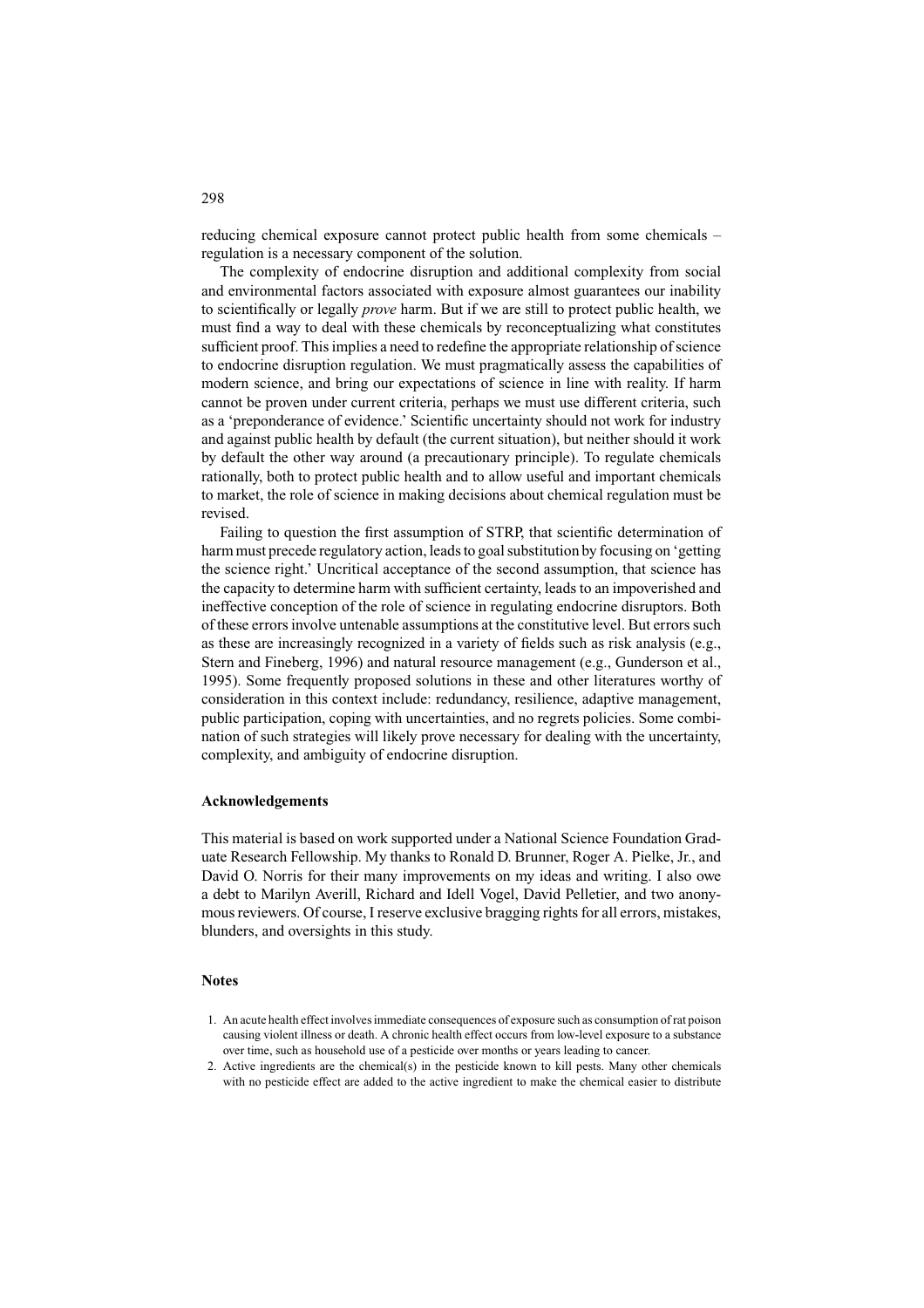or use. Actual U.S. release of pesticides including 'inactive ingredients' in 1999 was approximately 5 billion pounds (Donaldson et al., 2002). There are no guarantees that the 'inactive ingredients' do not have toxic or endocrine-disrupting effects on humans or other wildlife. They are called inactive only because they do not kill pests.

- 3. Other sources of potential exposure ignored in this article include: hormones in meat and milk, chemical treatment of wastewater, non-point source pollution, residuals from rocket fuel, agricultural run-off, chemical treatments such as fire retardants on clothing or furniture, fumes from gasoline, and others. Natural EDCs are also excluded because the existence or magnitude of exposure to such compounds is irrelevant to the purpose of this paper, namely, analyzing the relationship between science and policy as a factor conditioning the failure of EDSP.
- 4. Congress passed the Pure-Food Act, also known as the Federal Food and Drugs Act (later called the Federal Food, Drug, and Cosmetic Act (FFDCA)) in 1906 and the Insecticide Act in 1910. The Federal Insecticide, Fungicide, and Rodenticide Act (FIFRA) replaced the Insecticide Act in 1947.
- 5. For clarity, let me emphasize that the scientific testing and regulation paradigm is a macro-scale concept. It does not necessarily describe the action of EPA ground-level personnel in specific cases of regulatory decision-making. The paradigm does, however, describe the assumptions at the broader prescriptive level that formally, and often effectively, limit the scope of appropriate action by implementing agencies and personnel.
- 6. The term 'sufficient' in reference to certainty highlights the subjective nature of certainty in regulation. Required certainty is determined either by law or subjective value judgments. Science alone cannot determine what kind or what level of certainty is required – or for whom, or for what purpose, or by what standard, etc. See note 19 for an example of a legal definition for the required level of certainty under FQPA.
- 7. DES and thalidomide are both endocrine-disrupting chemicals. Although capitalizing on the public horror associated with these chemicals might strengthen my argument, I have chosen not to discuss these chemicals at length because they were not pesticides.
- 8. Most of the synthetic endocrine-disrupting chemicals discovered to date pass freely across the placental barrier (e.g., see Miyakoda et al., 1999).
- 9. Some hormones and most hormone receptor sites are protein molecules. They have a primary structure: sequence of amino acids; secondary structure: three-dimensional folding of the amino acid sequence; tertiary structure: three-dimensional folding of the secondary structures; and sometimes a quaternary structure: the interaction of multiple tertiary structures composed of separate primary polypeptide chains. Others are polypeptides – similar chemicals lacking quaternary structure, and usually less than 100 amino acid molecules long.
- 10. For a related discussion on the assumptions of classic toxicology, approached from a different perspective, see a recent article by Calabrese and Baldwin (2003).
- 11. For purposes of this paper, FQPA refers to the combined legislation mandating testing for endocrine effects, both to the Food Quality Protection Act of 1996 and to the Safe Drinkig Water Act Amendments of 1996. This shorthand necessarily introduces some inaccuracy, but the abbreviation substantially increases the clarity of this study.
- 12. As of July 2004 no screening or testing procedures have been validated.
- 13. A hectare is a metric unit equivalent to 10,000 square meters, or approximately 2.5 acres.
- 14. Although in 'anticipating' human health effects, EPA would likely use scientific methods, the issue at hand is not that science in inappropriate for use in this context, but that the assumptions about science and policy embedded in the scientific testing and regulation paradigm are inappropriate. Whether this language is sufficient to undermine STRP and reorient science is debatable, but it is necessary.
- 15. Some people argue that a law passed in 1978 amounted to a major reform of FIFRA (Waxman, 2002). The choice of date is unimportant and either will serve to make the consequent point adequately.
- 16. Environmental and public health interest groups felt that risks to public health existed under the then current regulatory framework while industry feared rigid application of the Delaney Clause.
- 17. No dissenting votes were cast in either house of Congress. The House passed FQPA 417-0 and the Senate passed the House version by unanimous consent.
- 18. The risk and benefits criterion required that EPA consider the economic effects of banning a pesticide before taking any regulatory action. In other words, public health and company profits were formally on an even playing field, a situation objectionable to many environmental and public health interest groups.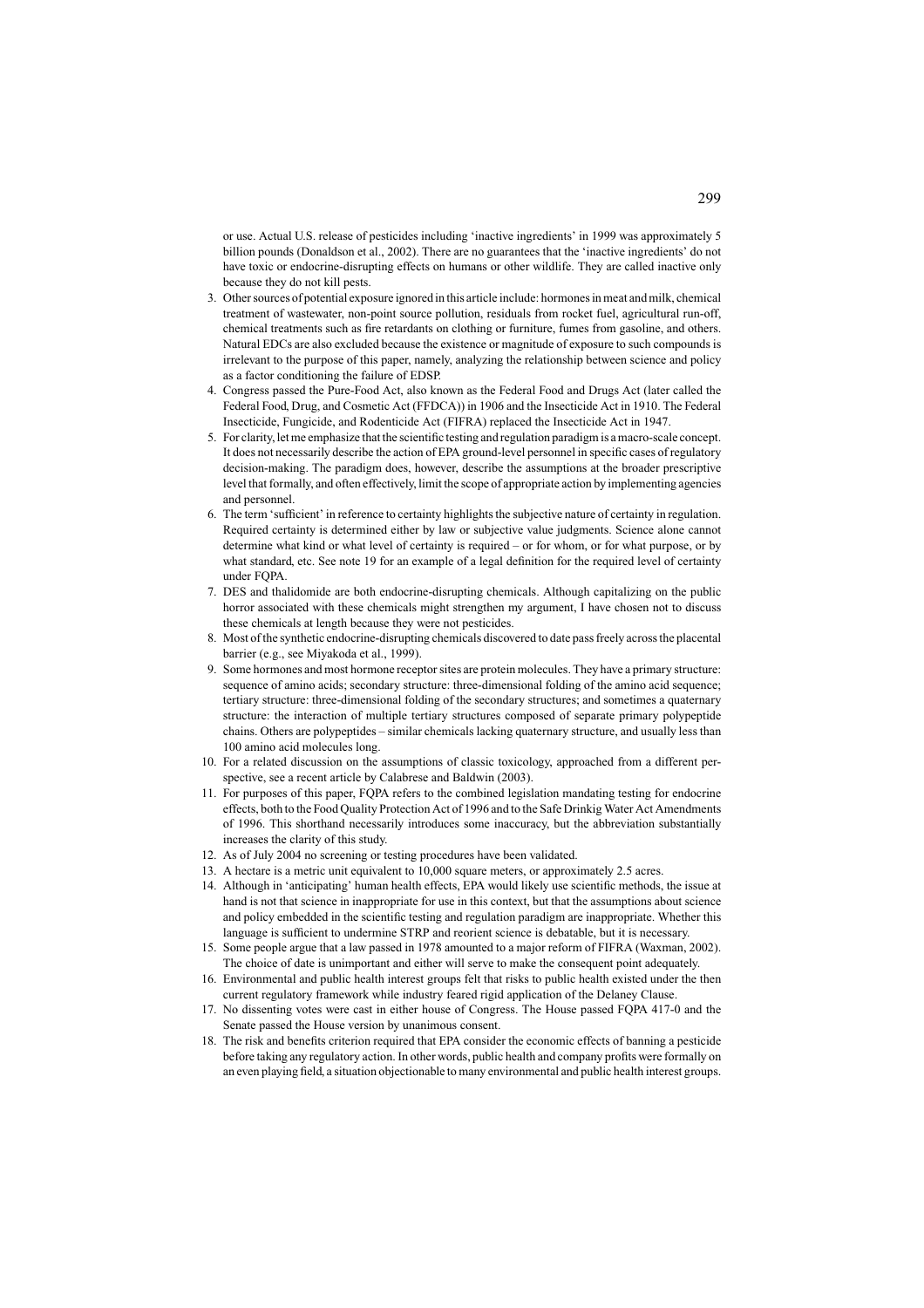FQPA allowed some consideration of economic effects, but only under carefully crafted circumstances that restricted the importance of economic effects considerably.

- 19. Although EPA rarely invoked the Delaney Clause, industry groups felt it as a looming threat to established pesticide practices, a threat which intensified due to court action requiring enforcement. Delaney required "zero cancer risk" from additives or residual pesticides in processed foods only (fresh foods were not covered by Delaney). The "reasonable certainty of no harm" standard promulgated in FQPA means a 95% probability that one additional cancer or less will occur among one million people exposed at that level over a lifetime.
- 20. Rep. Waxman introduced H.R. 4362 for President Clinton. Waxman had already introduced a more restrictive resolution almost two months earlier, the Pesticide Food Safety Act of 1994 (H.R. 4091), with provisions to "[p]rohibit the issuance of a tolerance for any pesticide that contains an active or inert ingredient that is a known or probable human carcinogen or highly hazardous to human health" (Pesticide Food Safety Act, H.R. 4091).
- 21. This is known as a political catharsis (Lasswell and Kaplan, 1950: p. 9). The intensity of the public's demand for action diminished without a corresponding change in the reasons for the public's initial outrage.
- 22. In addition to this study, see Groth et al., 2001; Fagin and Lavelle, 1999; Montague, 1997; and Roe et al., 1997, for some evidence of the failure of chemical regulation in various incarnations.

#### **References**

- Associated Press (1990). 'After scare, suit by apple farmers', *The New York Times*, Late Edition Final, A22, November 29.
- Aspelin, A. L. (1994). *Pesticide Industry Sales and Usage: 1992 and 1993 Market Estimates*. Washington, DC: EPA, June.
- Bern, H. A., P. Blair, S. Brasseur, et al. (1991). The Wingspread Consensus Statement. 'Chemicallyinduced alterations in sexual development: The wildlife/human connection', Appendix in T. Colborn, D. Dumanoski and J. P. Myers (eds.) (1996). *Our Stolen Future: Are We Threatening our Fertility, Intelligence, and Survival?* – *A Scientific Detective Story.* New York: Penguin Books.
- Birnbaum, L. S. (1995) 'Developmental effects of dioxin', *Environmental Health Perspectives* Supplement 7, 103: 89–94.
- Burlington, H. and V. F. Lindeman (1950). 'Effect of DDT on testes and secondary sex characteristics of white leghorn cockerels', *Proceedings of the Society for Experimental Biology and Medicine.* 74: 48– 51.
- Calabrese, E. J. and L. A. Baldwin (2003). 'Toxicology rethinks its central belief: Hormesis demands a reappraisal of the way risks are assessed', *Nature* (421), February 13, 691–692.
- Carson, R. (1962). *Silent Spring*. Boston: Houghton Mifflin Company.
- Cavieres, M. F., J. Jaeger and W. Porter. 2002. 'Developmental toxicity of a commercial herbicide mixture in mice: I. Effects on embryo implantation and litter size', *Environmental Health Perspectives* 110: 1081–1085.
- CBS-TV (1989). 'A is for apple', *60 Minutes.* February 26.
- Chemicals Policy Committee (1997). *Towards a Sustainable Chemicals Policy.* Ministry of the Environment, Stockholm, Sweden: Government Official Reports 1997:84.
- Colborn, T., A. Davidson, S. N. Green et al. (1990). *Great Lakes, Great Legacy?* Washington, DC: Conservation Foundation.
- Colborn, T., D. Dumanoski and J. P. Myers (1996). *Our Stolen Future: Are We Threatening our Fertility, Intelligence, and Survival?* – *A Scientific Detective Story.* New York: Penguin Books.
- CRS (1996). Environmental Protection Agency FY 1996. Appropriations: Analyses of House-Passed Riders. 95–966 ENR.
- Curtis, J. et al. (1991). *Harvest of Hope: The Potential for Alternative Agriculture to Reduce Pesticide Use.* Natural Resources Defense Council. May.
- Dewaal, C. S. (1995). Center for Science in the Public Interest. Congressional Testimony to House Commerce Committee, Subcommittee on Health and Environment. Hearings on H.R. 1627. June 29.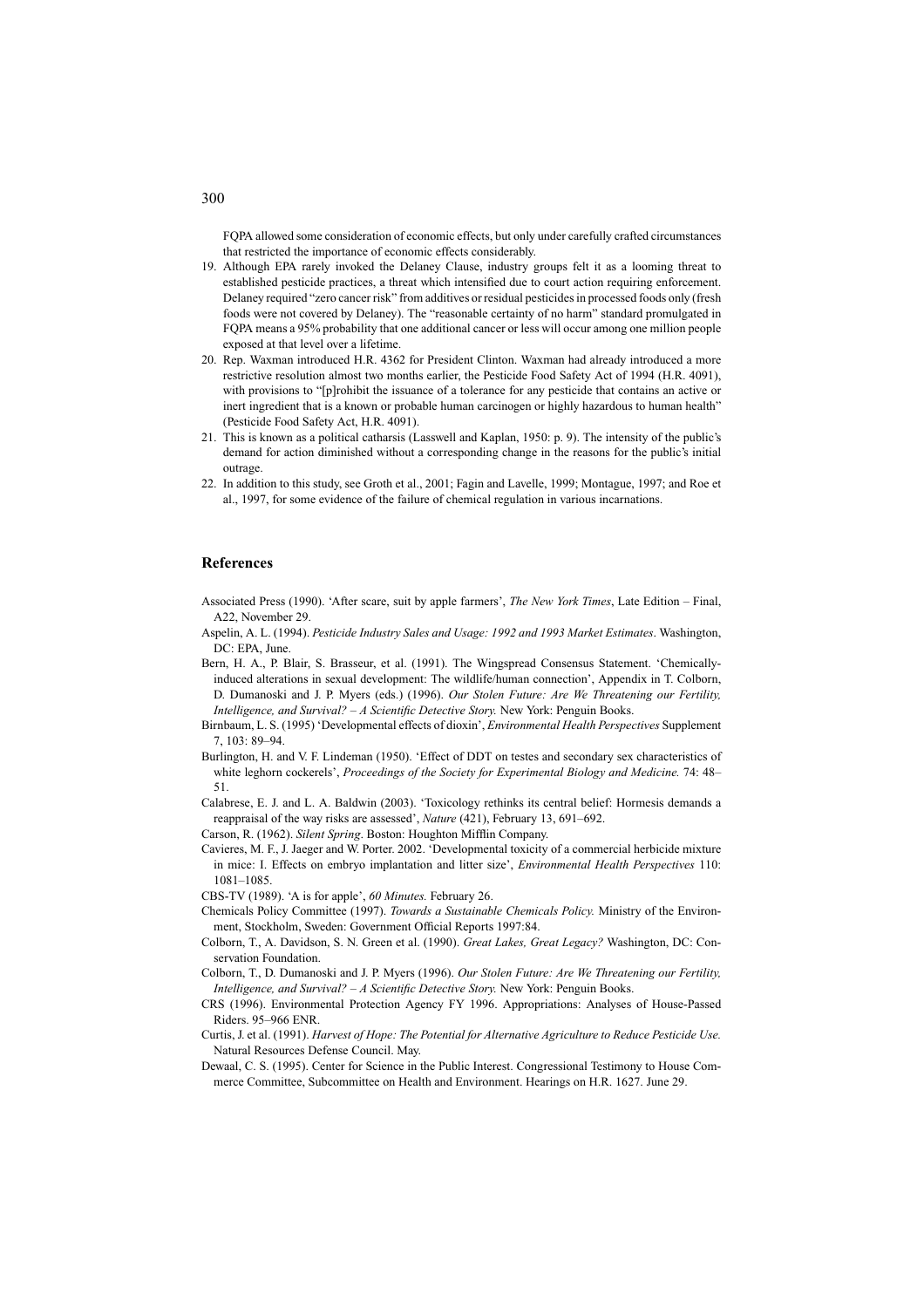- Donaldson, D., T. Kiely and A. Grube (2002). *Pesticide industry sales and usage:1998 and 1999 market estimates.* Washington, DC: EPA, August. http://www.epa.gov/oppbead1/ pestsales/99pestsales/market estimates1999.pdf.
- EPA (2002). Report to the U. S. House of Representatives Committee on Appropriations on the Status of the Endocrine Disruptor Methods Validation Subcommittee. March.
- EPA (2003a). Endocrine Disruptor Screening Program Web Site. http://www.epa.gov/ scipoly/oscpendo/index.htm.
- EPA (2003b). Priority Setting in the EDSP. http://www.epa.gov/scipoly/oscpendo/prioritysetting/index. htm.
- Fagin, D. and Marianne, L. (1999). *Toxic Deception: How the Chemical Industry Manipulates Science, Bends the Law, and Endangers Your Health.* Monroe, Maine: Common Courage Press.
- 'Federal Food Drug and Cosmetic Act' (1938). Public Law 75–717, Cong. Ch. 675, 52 Stat. 1040, June 25.
- 'Federal Insecticide, Fungicide, and Rodenticide Act' (1947). Public Law 80–104; Cong. Ch. 125, 61 Stat. 163, June 25.
- Fogelberg, F. (2001). 'Research on pest control and pesticide reduction in Sweden, Denmark and the Netherlands – Ongoing work and new ideas for the future', Department of Agricultural Engineering, Swedish University of Agricultural Sciences.
- 'Food Additives Amendment of 1958' (1958). Public Law 85–929, H.R. 13254, 72 Stat. 1784, Sept 6.
- 'Food Quality Protection Act of 1996' (1996). Public Law 104–170, HR 1627, 110 Stat. 1489, August 3.
- Fredholm, L. (2000). 'Chemical testing: Sweden to get tough on lingering compounds', *Science* 290(5497): 1663–1666.
- Groth, E. III, C. M. Benbrook, K. L. Benbrook and A. J. Goldberg (2001). 'A report card for the EPA successes and failures in implementing the Food Quality Protection Act', Consumers Union of the United States. February.
- Gunderson, L. H., C. S. Holling and S. S. Light (eds.) (1995). *Barriers and Bridges to the Renewal of Ecosystems and Institutions.* New York: Columbia University Press.
- Hemond, H. F. and E. J. Fechner (1994). *Chemical Fate and Transport in the Environment.* San Diego: Academic Press.
- Hopkins, E. (1995). Citizen Action. Congressional Testimony to House Commerce Committee, Subcommittee on Health and Environment. Hearings on H.R. 1627. June 29.
- Howdeshell, K. (2002). 'A model of the development of the brain as a construct of the thyroid system', *Environmental Health Perspectives.* 110: 337–348.
- 'Insecticide Act of 1910' (1910). Public Law 61–152; Cong. Ch. 191; 36 Stat. 331, April 26.
- Kasindorf, M. (1993). 'Bugging out? Clinton administration proposes new rules on pesticides' *Newsday,* City Edition, News 8, September 22.
- Klinke, A. and O. Renn (2002). 'A New Approach to Risk Evaluation and Management: Risk-Based, Precaution-Based, and Discourse-Based Strategies', *Risk Analysis* 22: 1071–1094.
- Krimsky, S. (2000). *Hormonal Chaos: The Scientific and Social Origins of the Environmental Endocrine Hypothesis.* Baltimore: Johns Hopkins University Press.
- Lasswell, H. D. and A. Kaplan (1950). *Power and Society: A Framework for Political Inquiry*. New Haven: Yale University Press.
- Lee, G. (1996). 'In food safety changes, victories for many', *The Washington Post*.
- McLachlan, J. A. (ed.) (1980). *Estrogens in the Environment*. New York: Elsevier North-Holland.
- McLachlan, J. A. (ed.) (1985). *Estrogens in the Environment II: Influences on Development*. New York: Elsevier North-Holland.
- McLachlan, J. A. and S. F. Arnold (1996). 'Environmental estrogens', *American Scientist* 84: 452–461.
- McLachlan, J. A. and R. R. Newbold (1987). 'Estrogens and development', *Environmental Health Perspectives* 75: 25–2.
- Miyakoda, H., M. Tabata, S. Onodera and K. Takeda (1999). 'Passage of bisphenol A into the fetus of the pregnant rat', *Journal of Health Science* 45(6): 318–323.
- Montague, P. (1997). 'The Toxic Substances Control Act', *Rachel's Environment and Health Weekly,* September 18.
- Myers, J. P. (2003). *Our Stolen Future* http://www.ourstolenfuture.org/.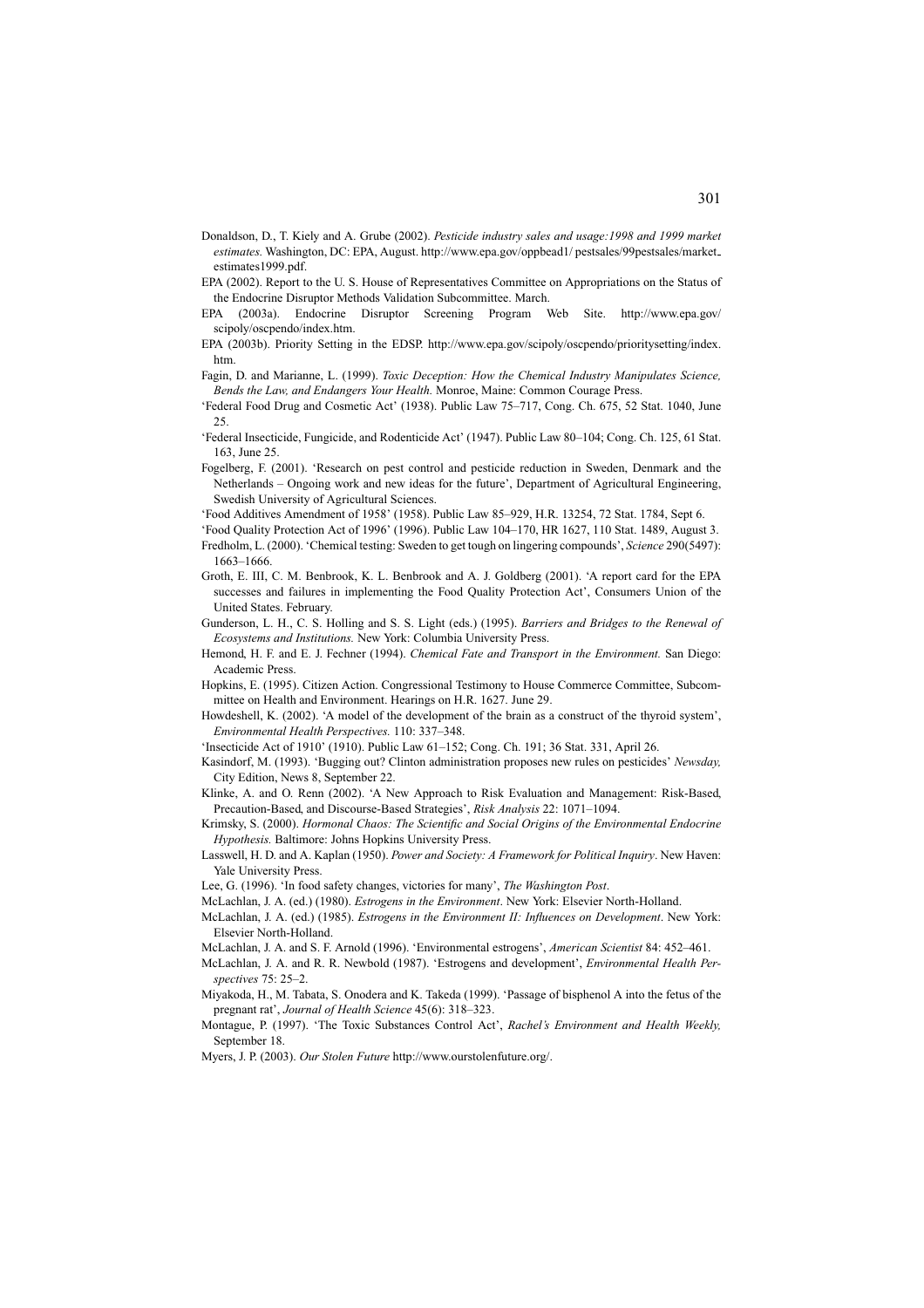- National Academy of Science (1993a). *Soil and Water Quality: An Agenda for Agriculture*. Washington, DC: National Academy Press.
- National Academy of Science (1993b). *Pesticides in the Diets of Infants and Children*. Washington, DC: National Academy Press.
- National Academy of Science (1989). *Alternative Agriculture*. Washington, DC: National Academy Press. National Toxicology Program (2001). 'Endocrine disruptors low dose peer review'. National Institute of Environmental Health Sciences, National Institutes of Health. August. http://ntp-

server.niehs.nih.gov/htdocs/liason/LowDosePeerFinalRpt.pdf. National Organic Program (2002). http://www.ams.usda.gov/nop/.

National Research Council (1987). *Regulating Pesticides in Food: The Delaney Paradox*. Washington, DC: National Academy Press.

Natural Resources Defense Council (1989). *Intolerable Risk: Pesticides in Our Children's Food*, February. Office of Technology Assessment (1991). *Beneath the Bottom Line: Agricultural Approaches to Reduce*

- *Agrichemical Contamination of Groundwater*. Washington, DC: U.S. Government Printing Office.
- Olson, E., M. Wall, A. Martin, R. M. Gould, M. Cummings Hubbard, M. Moore, M. Undem and T. Olle (2002). Letter to EPA, Re: Settlement agreement to protect the health of children and farm workers under the Food Quality Protection Act in NRDC et al. v. EPA, No. C-99-3701CAL (N.D. Cal). October  $23$
- Olson, E., A. Meyerhoff and J. Curtis (1995). Natural Resources Defense Council. Congressional Testimony to House Commerce Committee, Subcommittee on Health and Environment. Hearings on H.R. 1627. June 7.
- Osteen, C. and F. Kuch (1986). *Potential Bans of Corn and Soybean Pesticides: Economic Implications for Farmers and Consumers*. Agricultural Economic Report no. 546.
- 'Pesticide Food Safety Act of 1994' (1994). 103 H.R. 4091.
- 'Pesticide Reform Act of 1994' (1994). 103 H.R. 4362.
- 'Pesticide Safety and Right-to-know Act of 1995' (1995). 104 H.R. 1771.
- Pimentel, D., L. McLaughlin, A. Zepp, B. Lakitan, T. Kraus, P. Kleinman, F. Vancini, W. John Roach, E. Graap, W. S. Keeton and G. Selig (1991). 'Environmental and economic impacts of reducing U.S. agricultural pesticide use'. *Handbook of Pest Management in Agriculture*. Vol 1. 2nd edition. London: CRC Press International.
- 'Pure-Food Act of 1906' (1906). Public Law 59–384, Cong. Ch. 3915; 34 Stat. 768, June 30.
- Roe, D., W. Pease, K. Florini and E. Silbergeld (1997). *Toxic Ignorance: Full Report*. New York: Environmental Defense Fund, Summer.
- 'Safe Drinking Water Act Amendments of 1996' (1996). Public Law 104–182, S 1316.
- Schierow, L. J. (1996). 'Pesticide legislation: Food Quality Protection Act of 1996 (P.L. 104–170)'. CRS Report for Congress 96–759 ENR. September 11.
- Smith, D. (1999). 'Worldwide trends in DDT levels in human breast milk', *International Journal of Epidemiology* 28: 179–188.
- Simon, Herbert, A. (1983). *Reason in Human Affairs.* Stanford: Stanford University Press.
- Stern, P. C. and Harvey, V. F. (eds.) (1996). *Understanding Risk: Informing Decisions in a Democratic Society.* Washington, DC: National Academy Press.
- 'Toxic Substances Control Act of 1976' (1976). Public Law 94–469.
- U.S. Congress (1992). Senate Committee on Governmental Affairs. Hearings: *Government Regulation of Reproductive Hazards,* Washington, DC: U.S. Government Printing Office, October 2.
- U.S. Congress (1993). Joint Hearings: Safety of Pesticides in Food. Washington, DC: U.S. Government Printing Office.
- U.S. 9th Circuit Court of Appeals (1992). *Les vs. Reilly.* CA 9, No. 91-70234, July 8.
- U.S. District Court (1995). Case No. CIVS 89-0752, WBS-GGH. People of the State of California vs. Browner Consent Decree.
- U.S. District Court (2001). Case No. C-99-3701CAL. Amended Partial Consent Decree. September 25.
- U.S. General Accounting Office (2001). 'Agricultural Pesticides: Management Improvements Needed to Further Promote Integrated Pest Management', GAO-01-815, August 17.
- vom Saal, F., B. G. Timms, M. M. Montano, P. Palanza, K. A. Thayer, S. C. Nagel, M. D. Dhar, V. K. Ganjam, S. Parmigiani and W. V. Welshons (1997). Prostate enlargement in mice due to fetal exposure